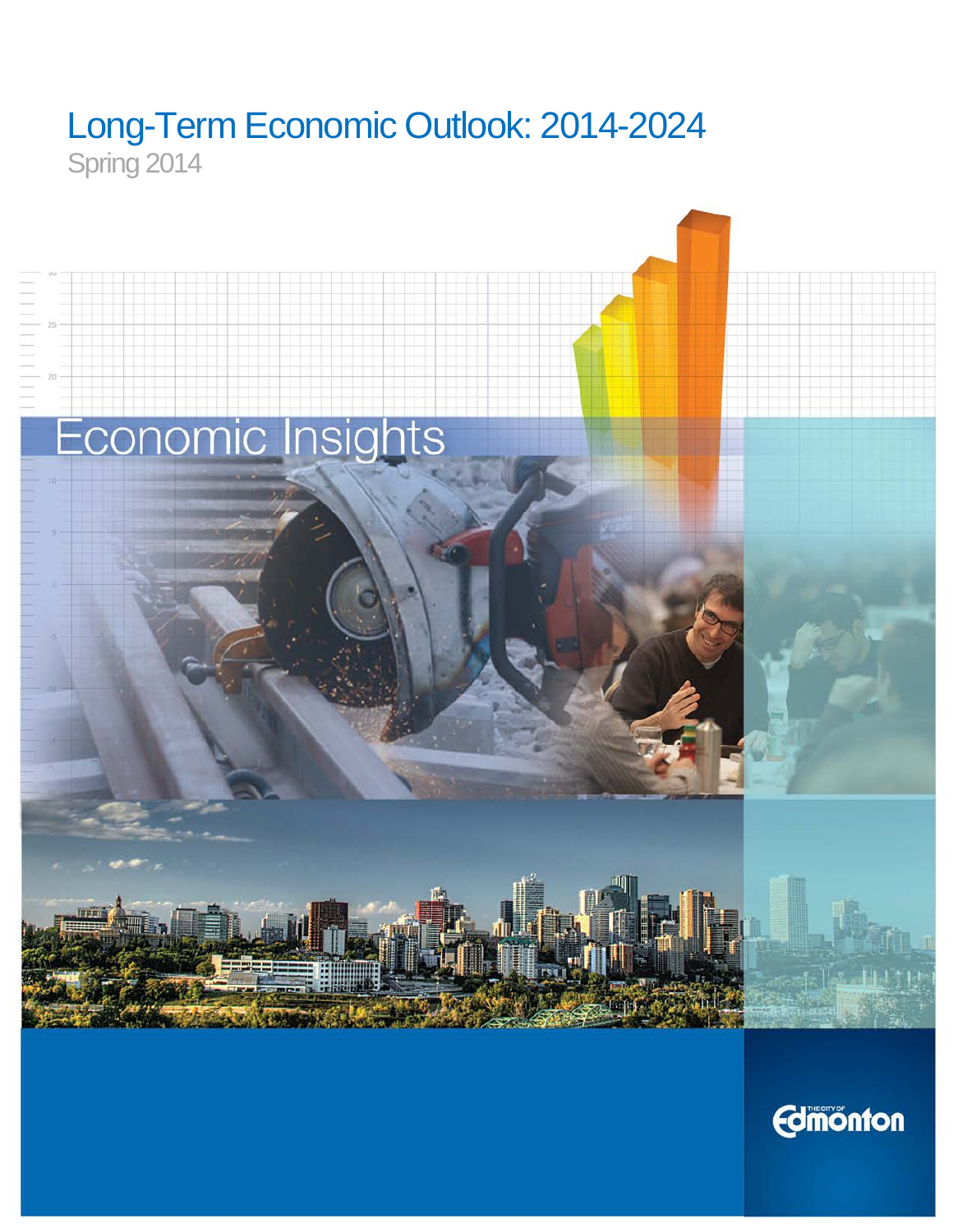## **Economic Forecasting and Analysis**

**John Rose Hande Tanerguclu**

**Chief Economist Senior Economist** Financial Services & Utilities Financial Services & Utilities 780-496-6070 780-496-6600

# **Stay updated with** *Economic News*

Subscribe to the City of Edmonton's *Economic News* newsletter for monthly updates on Edmonton's economy. To subscribe, visit [edmonton.ca/economicnews](http://www.edmonton.ca/economicnews)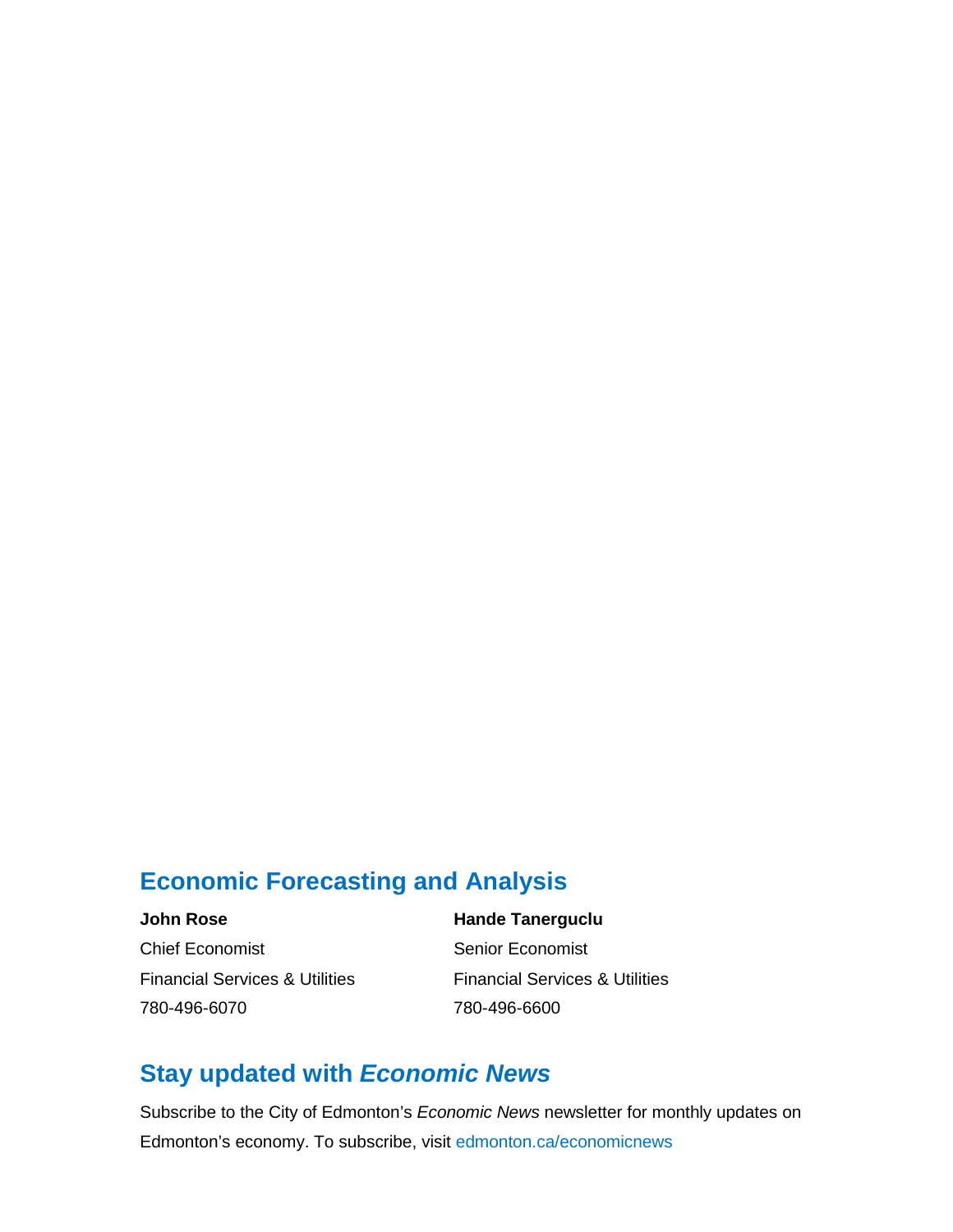# **Contents**

| 1.0 |     |  |  |  |  |  |  |  |  |  |  |
|-----|-----|--|--|--|--|--|--|--|--|--|--|
| 2.0 |     |  |  |  |  |  |  |  |  |  |  |
|     | 2.1 |  |  |  |  |  |  |  |  |  |  |
|     | 2.2 |  |  |  |  |  |  |  |  |  |  |
|     | 2.3 |  |  |  |  |  |  |  |  |  |  |
|     | 2.4 |  |  |  |  |  |  |  |  |  |  |
| 3.0 |     |  |  |  |  |  |  |  |  |  |  |
|     | 3.1 |  |  |  |  |  |  |  |  |  |  |
|     | 3.2 |  |  |  |  |  |  |  |  |  |  |
| 4.0 |     |  |  |  |  |  |  |  |  |  |  |
|     | 4.1 |  |  |  |  |  |  |  |  |  |  |
|     | 4.2 |  |  |  |  |  |  |  |  |  |  |
| 5.0 |     |  |  |  |  |  |  |  |  |  |  |
|     |     |  |  |  |  |  |  |  |  |  |  |
| 6.0 |     |  |  |  |  |  |  |  |  |  |  |
| 7.0 |     |  |  |  |  |  |  |  |  |  |  |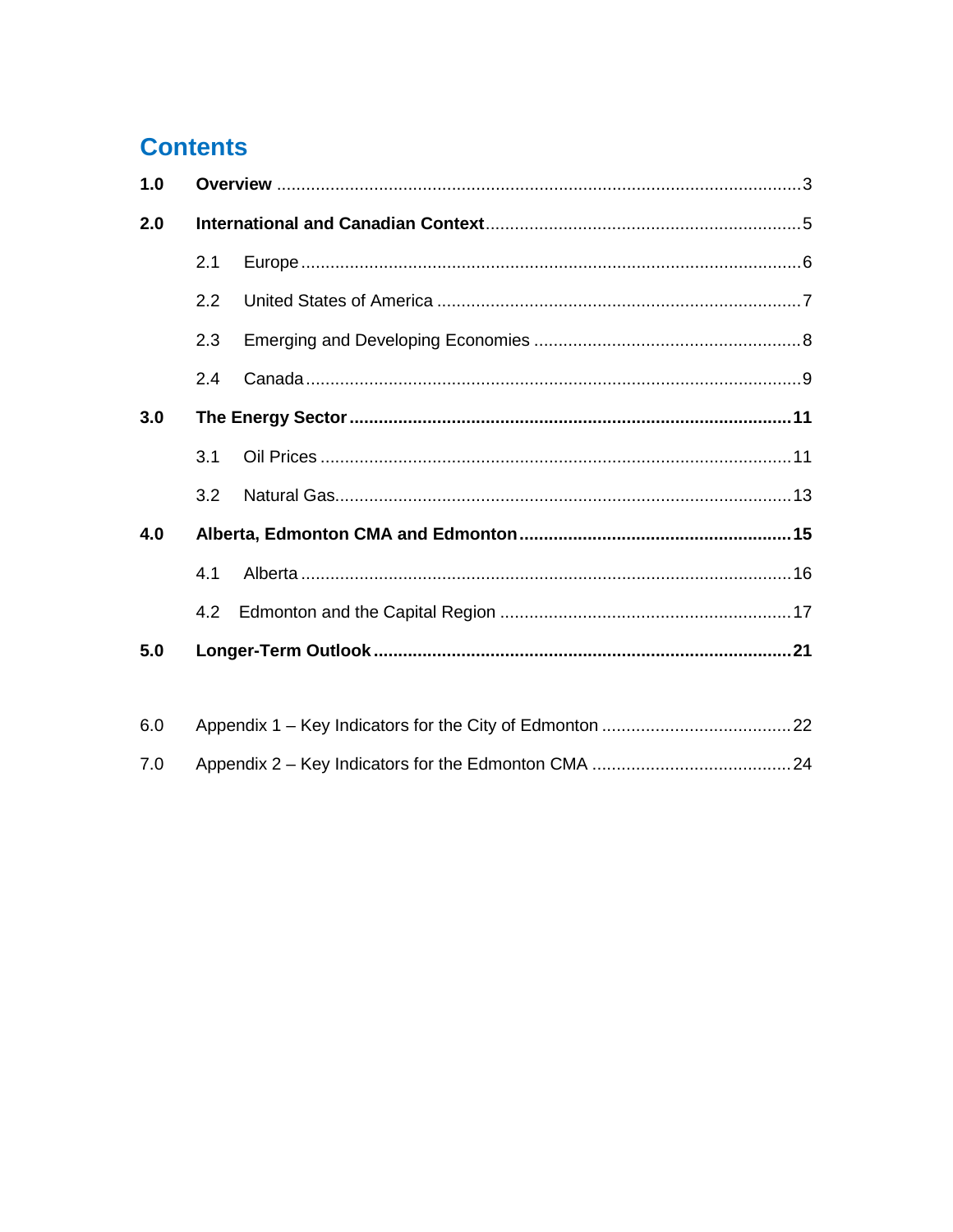### <span id="page-3-0"></span>**1.0 Overview**

Very strong employment and income growth seen in Edmonton over the past several years indicates that the local economy has strong internal momentum for continued growth. Robust growth in residential construction, retail sales and personal services sectors will take a more prominent role in Edmonton's expansion of the next 12 to 24 months. These strong fundamental drivers will help insulate Edmonton's economy from external shocks that may impact Canada and Alberta. As a result, economic growth in Edmonton will continue to easily outpace Canadian growth over the next several years.

Over the next five years economic growth in Edmonton is expected to average 3.6% annually; in the Edmonton Census Metropolitan Area (CMA), 3.9% annually.

The combination of relatively low interest rates and modest inflation over the next 12 to 24 months will sustain a very favourable environment for the City of Edmonton to undertake major capital investments. Low interest rates will help contain financing costs while modest inflation will make estimates of final costs for multi-year projects much more reliable.

Although the current prospects are good for Edmonton, there are still negative and positive risks that could impact the region's economic outlook. On the down side, these prospects include the following:

- Potential constraints on future increases in oil production arising from a failure to expand pipeline capacity could bring down the growth profile for both Edmonton and Alberta.
- The slow recovery in the US has limited Canada's and Alberta's ability to expand exports over the past several years. If the pace of the US recovery does not improve, growth in Canada and Alberta could slow down as exports will continue to lag.
- Continued problems in Europe, particularly in light of recent developments in Ukraine, and a moderation of growth in developing economies could result in lower commodity prices globally and, therefore, negatively impact investment in Canada's oil sands.
- Domestically, rising household debt and the potential for a major correction in real estate prices in other regions of Canada could lower consumer confidence and spending in Edmonton and cause the city's overall growth rate to shift down.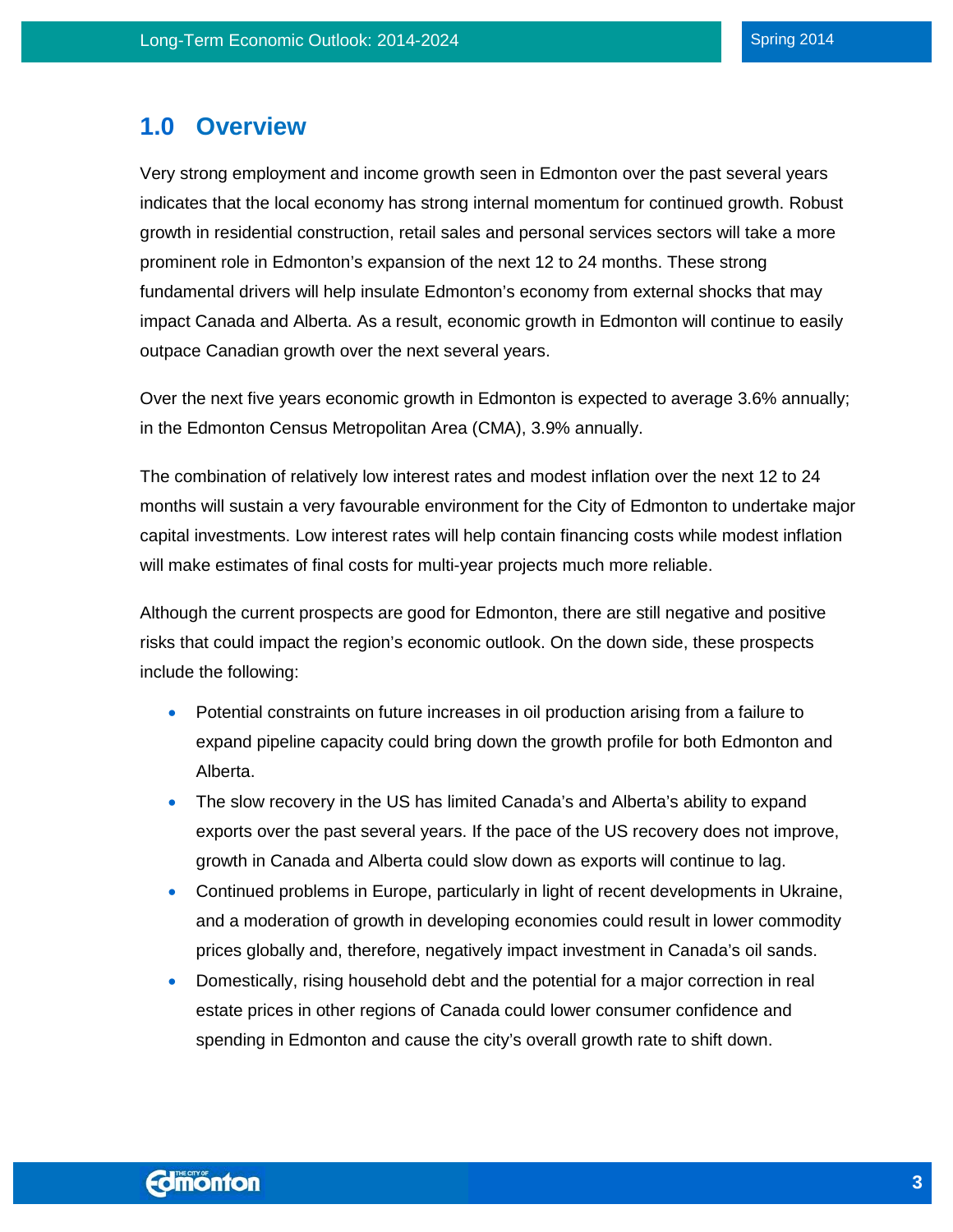On the positive side, the following trends may lead to a more positive outcome than what is currently predicted:

- The US economy is beginning to show signs of faster growth, which may lead to even better results than currently anticipated. This growth would boost both commodity prices and Canadian exports and lead to strong growth in Alberta and Edmonton.
- While growth in Europe remains very weak, the Eurozone<sup>[1](#page-4-0)</sup> countries, as a group, are expected to see positive growth in 2014 for the first time in several years. Assuming political developments in Eastern Europe are contained, growth in the Eurozone could surprise on the high side leading to improved commodity prices.
- Key emerging markets such as China and Brazil are expected to grow at respectable rates over the forecast period. As with the Eurozone, there is some potential for emerging markets to grow at a faster pace leading to more buoyant commodity prices and export volumes for Alberta.

<span id="page-4-0"></span> $1$  The Eurozone currently has 18 members that share the Euro as a common currency. The UK, Switzerland and the Scandinavian counties are the major European countries who do not participate in the Eurozone. Additional background is available [here.](http://www.eurozone.europa.eu/euro-area/euro-area-member-states/)



 $\overline{\phantom{a}}$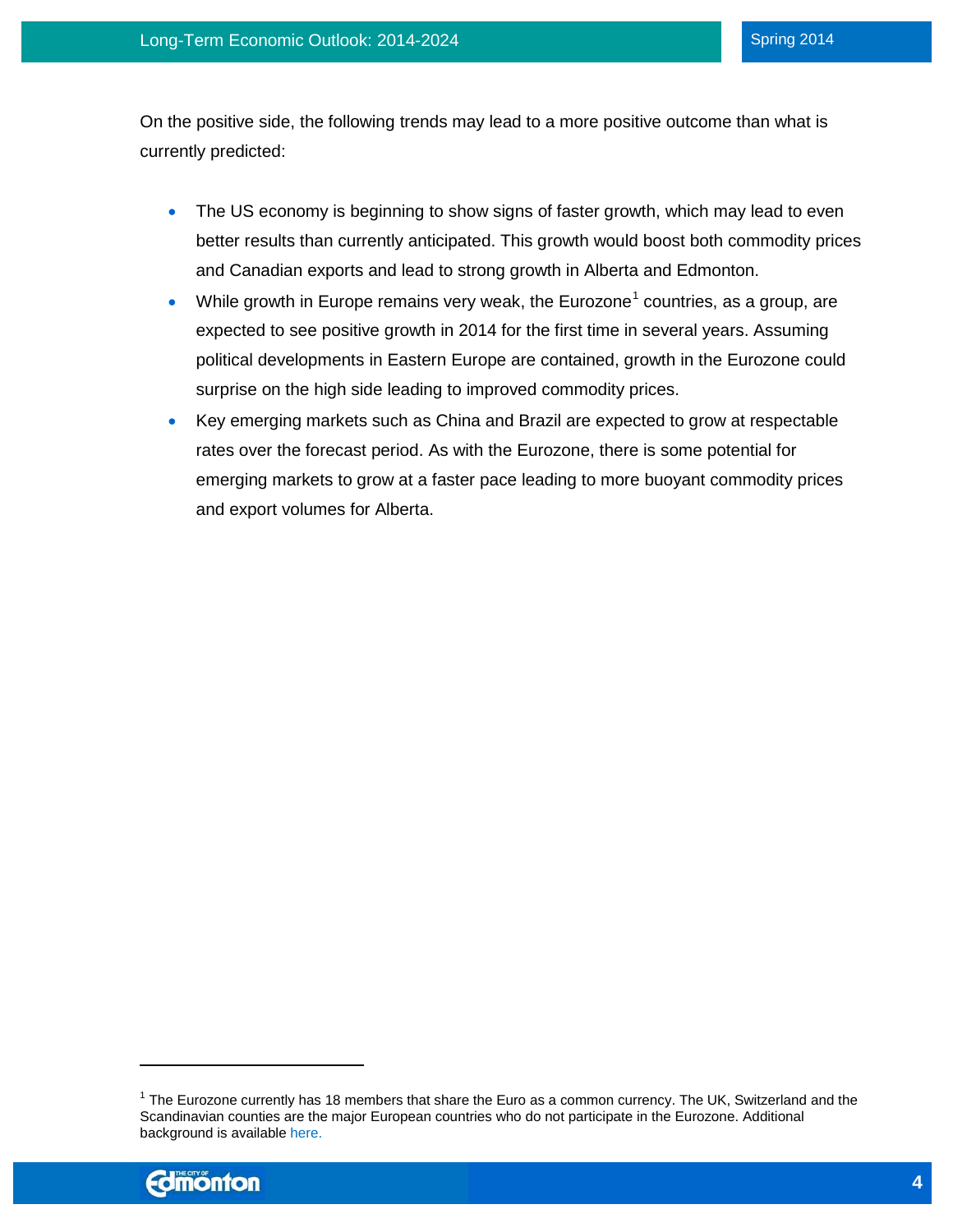### <span id="page-5-0"></span>**2.0 International and Canadian Context**

Broadly speaking, 2013 was a disappointing year for the global economy. Solid growth prospects foreseen for last year had to be scaled back as most economies including Canada saw growth rates sliding down toward the middle of 2013. Nonetheless, by the final quarter of the year the US, European and emerging economies were showing improved performances. Based on the recent increase in momentum, a stronger economic performance is in the cards for the global economy in 2014. Figure 1, below, illustrates the growth rates in 2013 and 2014.



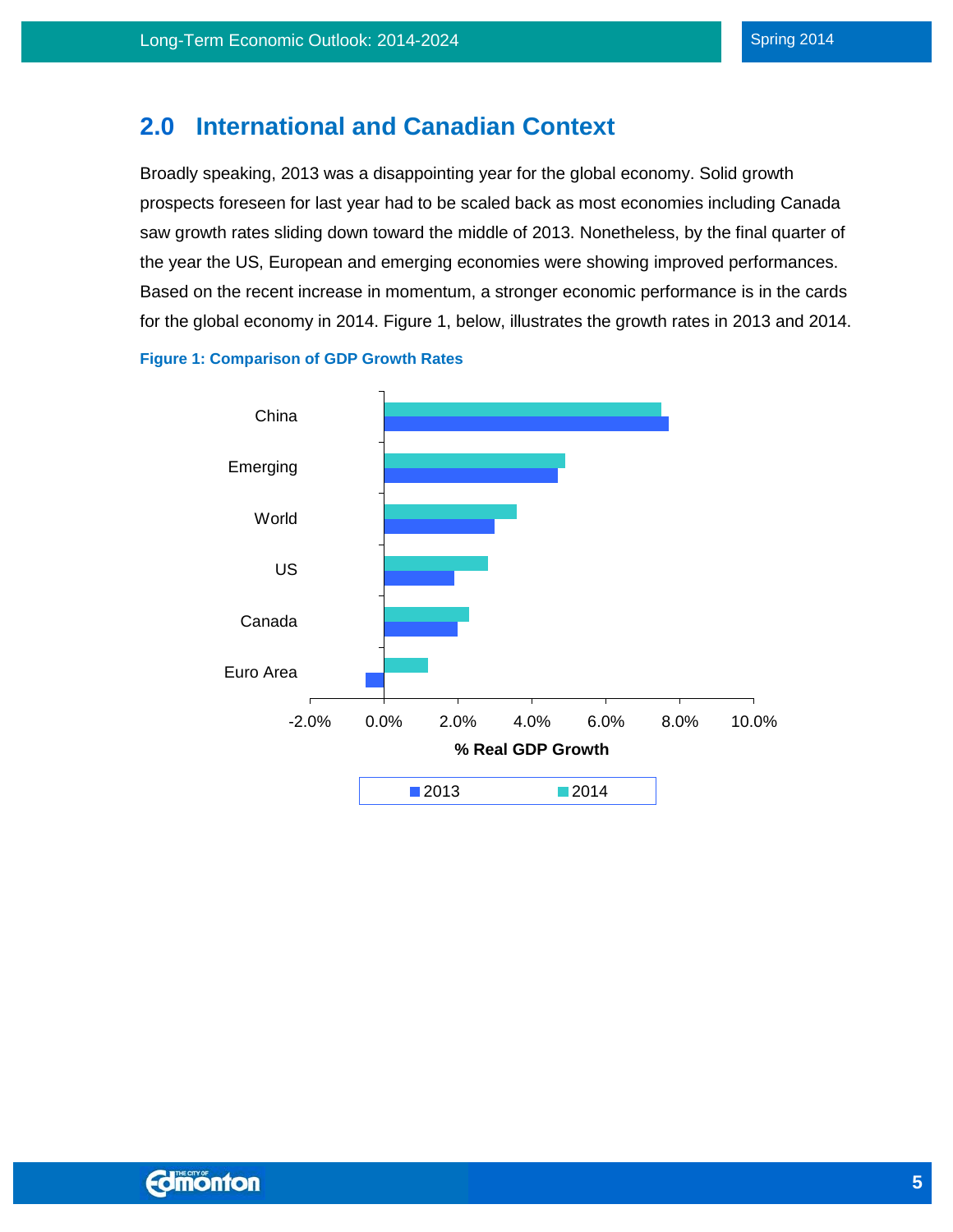#### <span id="page-6-0"></span>**2.1 Europe**

**After almost two years of recession, growth is resuming in the Eurozone economies. While policy actions of member states have eased some of the tensions in the area, a return to recessionary conditions remains a significant risk with negative impacts on the US, Alberta and Edmonton economies.**

The Eurozone countries have been mired in recessionary conditions sin*c*e 2009. While some core European economies such as Germany have performed well since the end of the financial and had helped to speed up the region's recovery, growth is still restrained in most of the Europe's emerging economies. The contraction in economic activity triggered by the financial crisis was compounded by very restrictive austerity measures which cut government spending and introduced higher taxes in many of the weakest Eurozone economies. These contractionary policies acted to constrict consumer spending and business investment and limit economic growth.

While conditions seemed to have finally stabilized in many of the most affected countries by the end of 2013, the financial system in the Eurozone area remains very fragile. Austerity measures are set to remain in place for many years limiting future economic prospects. In addition, any significant shock such as the current tensions in the Ukraine could easily derail the tentative recovery in the Eurozone. With still high unemployment rate and depressed labour markets, the prospects for the Eurozone are for a subdued pace of economic growth over the next couple years.

While Canada and Alberta have limited direct trade linkages to Europe (see Figure 2), approximately 20% of the US exports go to Europe. In addition, US financial institutions have very significant exposure to their European counter parts. Therefore, a return to recessionary conditions in Europe could have negative implications for the US and, in turn, diminish Alberta's prospects for export growth in its primary international market.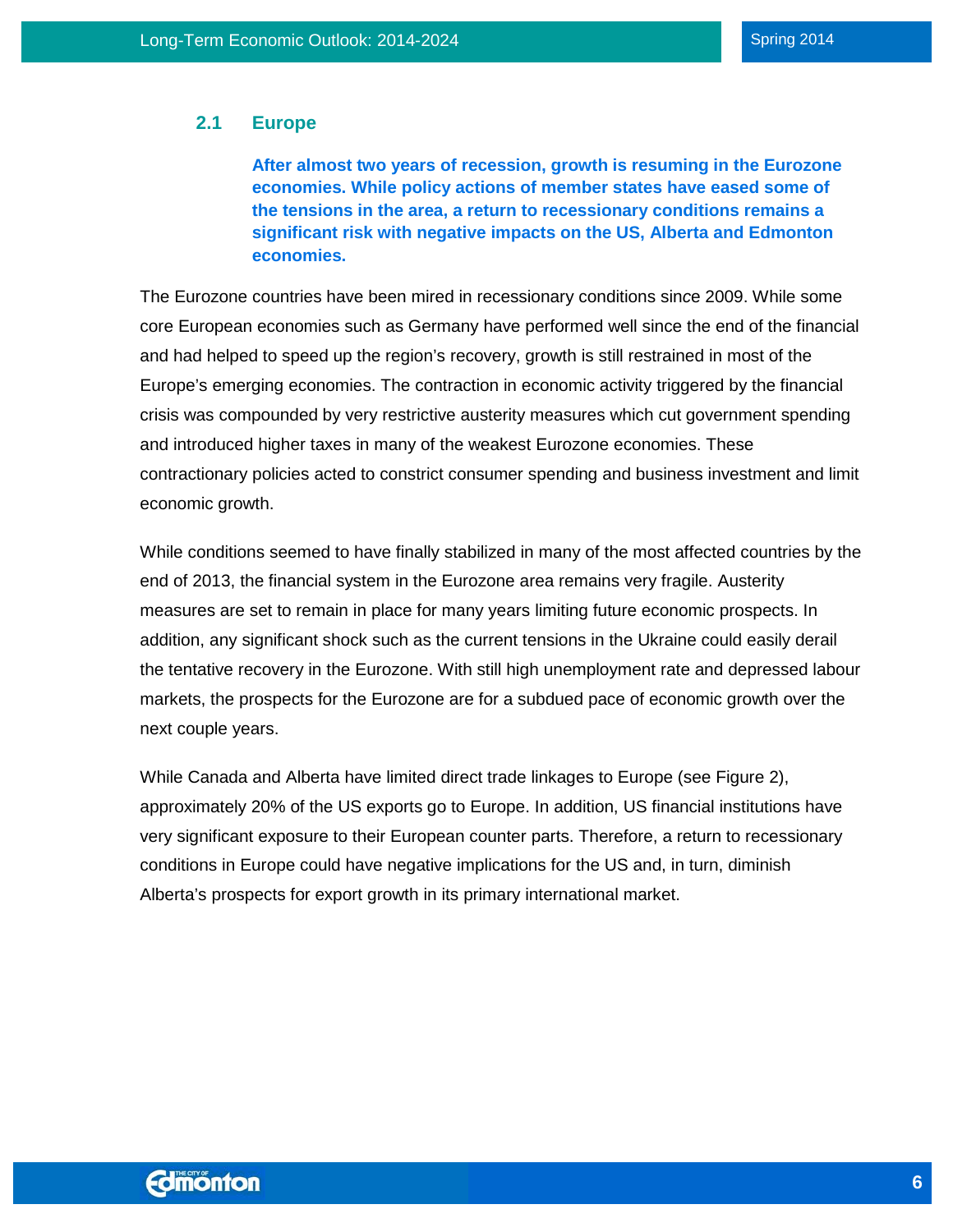

#### **Figure 2: Alberta's Export by Destination – 2013**

#### <span id="page-7-0"></span>**2.2 United States of America**

**While the US employment situation has still not fully recovered, current indicators point to better job growth in the next several years. Looking at the current performances of other economic indicators, the US economy should pick up speed and expand at a real rate of about 3% in 2014. This bodes well for Alberta's export growth and Edmonton's economic prospects.**

Following relatively strong growth of 2.8% in 2012, US economic growth cooled down to 1.9% in 2013. Growth was dragged down by tax increases and federal government cutbacks seen at the beginning of the 2013.

However, the recent Congressional agreement on spending cuts and debt issues at the federal level has greatly reduced uncertainty over the future course of US federal spending by removing the threat of the so-called "Fiscal Cliff" and future government shut downs such as that experienced in October 2013. This development, in turn, has boosted the US growth prospects for 2014 and beyond.

An additional positive development in the USA has been the success of US households in drawing down debt and rebuilding equity in their homes. This has helped to spur a strong recovery in the US housing market boosting home sales, prices and new home construction. Rising home prices result in a higher net worth for home owners. This combined with improved consumer confidence will help support higher levels of consumer spending over the next 12 to 24 months.

### **Edmonton**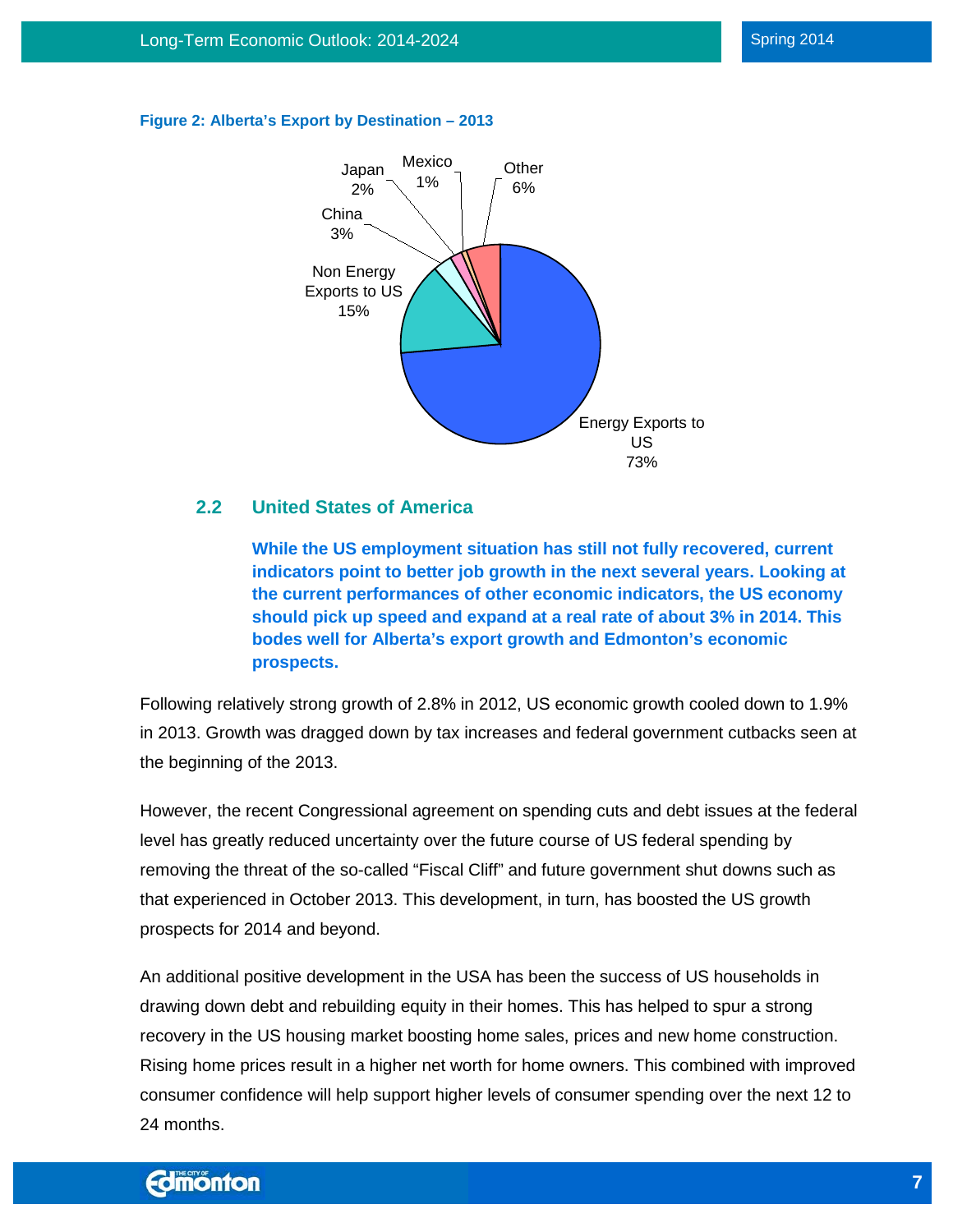Despite the modest employment growth registered over the last couple years, the annual level of employment in the USA for 2013 was still below the levels reached in 2007 and 2008. Job cuts by municipal, state and federal governments have been the principle cause of this mediocre performance by the US labour market. However, 2013 also saw public sector employment beginning to improve at the state and local level. The ongoing recovery in the housing market is also expected to create new positions in the construction sector. Hence, employment growth in the USA is expected to gain more momentum in 2014.

### <span id="page-8-0"></span>**2.3 Emerging and Developing Economies**

**While Canada and Alberta have limited trade and financial links with emerging and developing economies, improved growth in these economies going forward will help support global commodity prices and enhance Alberta's opportunities to diversify its exports away from the USA. [2](#page-8-1)**

Emerging economies started to see improved momentum in the later half of 2013 following slow growth rates seen in 2012. Higher exports to advanced economies were important in providing a boost to economic expansion among developing economies. On the other hand, domestic demand in several of the key emerging countries has remained weaker than expected as governments raised interest rates to address inflation and currency instability. These offsetting factors—strong export volume versus weak domestic demand—are expected to remain in effect throughout the next year as economic growth in emerging economies is expected to be around 5% in 2014.

For China, firmer domestic demand allowed for growth to pick up to 7.7% in 2013. India also saw improved growth as better conditions in the agricultural sector and stronger exports took the economy forward. In contrast, Brazil saw economic activity weaken in the last half of 2013 as investment growth turned negative and business confidence softened.

 $\overline{\phantom{a}}$ 

<span id="page-8-1"></span> $2$  For additional background on developments in the global economy see the International Monetary Fund's World [Economic Outlook Update,](http://www.imf.org/external/pubs/ft/weo/2014/update/01/pdf/0114.pdf) January 2014.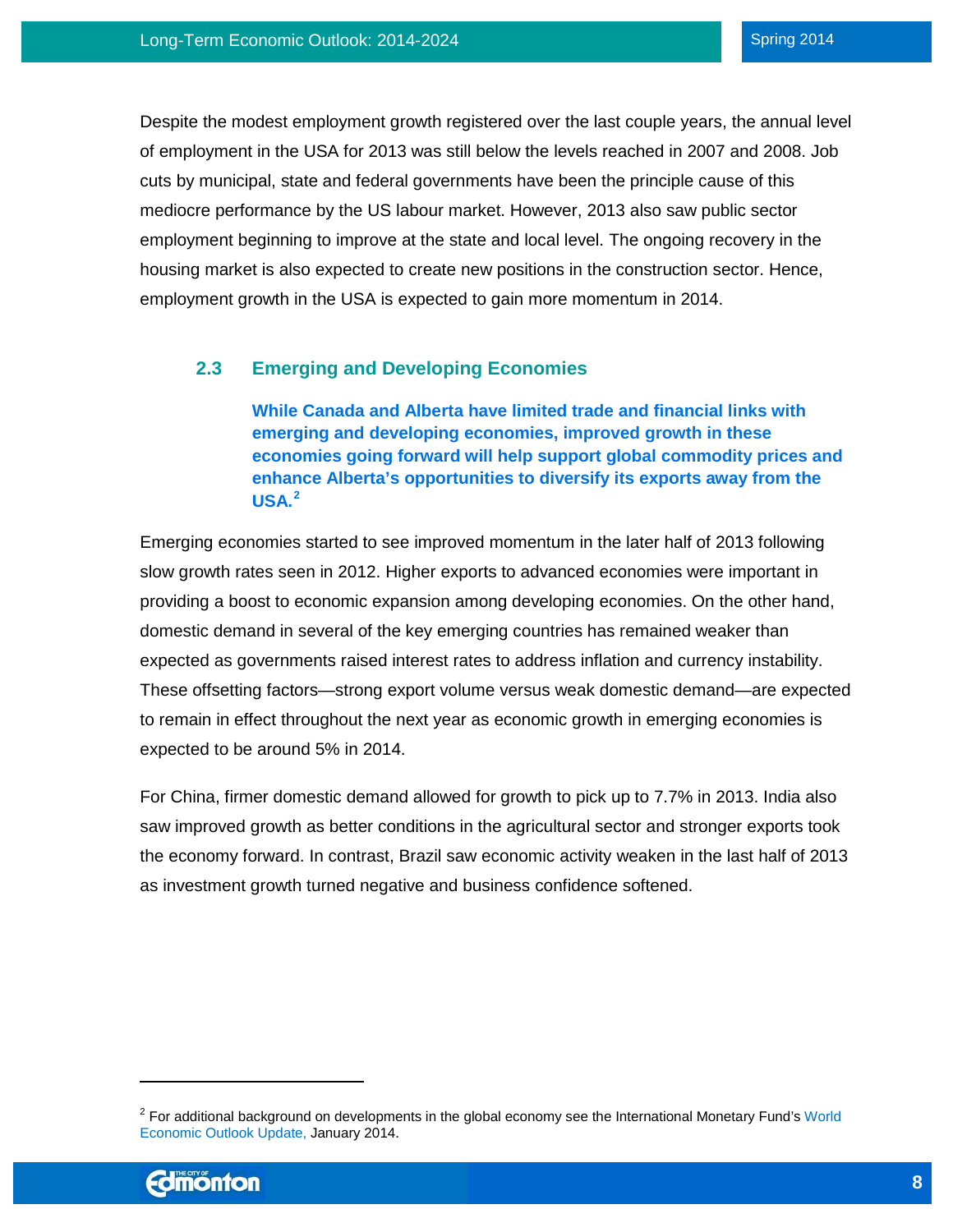#### <span id="page-9-0"></span>**2.4 Canada**

**A weaker Canadian dollar and improving conditions in the USA will help to boost economic growth in Canada to 2.3% in 2014. With inflation and interest rates expected to remain at relatively low levels, 2014 will offer the City of Edmonton a good environment for undertaking major capital expenditures.**

Despite the negative impacts of the flooding in southern Alberta in the second quarter and very inclement weather seen in the latter part of December, the domestic side of the Canadian economy performed reasonably well throughout 2013. Consumer spending and residential construction continued to provide support for economic growth in 2013.

While consumer spending has been robust in 2013, Canadian consumers have taken on historically high levels of debt over the past several years, which could limit future spending. Housing markets in several regions including Toronto and Vancouver could experience a correction of fairly substantial proportions over the next 12 to 24 months. Consequently, the consumer and residential construction segments of the Canadian economy can no longer be relied on to support further growth. $^3$  $^3$ 

During 2013, business investment and exports were weaker than expected. Exports are vital to the performance of a small, open economy such as Canada. The main reason for this weak export performance has been Canada's and Alberta's overwhelming dependence on the USA as a market for the goods and services they offer to the world (see Figure 2). With the Canadian dollar at or above par with its US counterpart until mid-2013 and the sluggish US economic recovery, a robust expansion of exports has been very difficult to achieve for Canada.

As the Canadian dollar is expected to remain in the US \$0.90 trading range and the US economy is beginning to grow at a faster pace, Canada's export performance is expected to improve during 2014. Improved exports will also encourage higher levels of business investment adding further strength to continued economic growth for Canada in 2014.

Inflation in Canada remains well below the target rate of 2% due to the excess supply in the economy and slack labour markets in most of Canada. The consensus is for the total national inflation to be at the lower end of the control target range in 2014. Hence, it is very unlikely the

 $\overline{\phantom{a}}$ 

<span id="page-9-1"></span><sup>&</sup>lt;sup>3</sup> For additional background on the Canadian outlook, see the Bank of Canada'[s Monetary Policy Report,](http://www.bankofcanada.ca/publications-research/periodicals/mpr/) January 2014.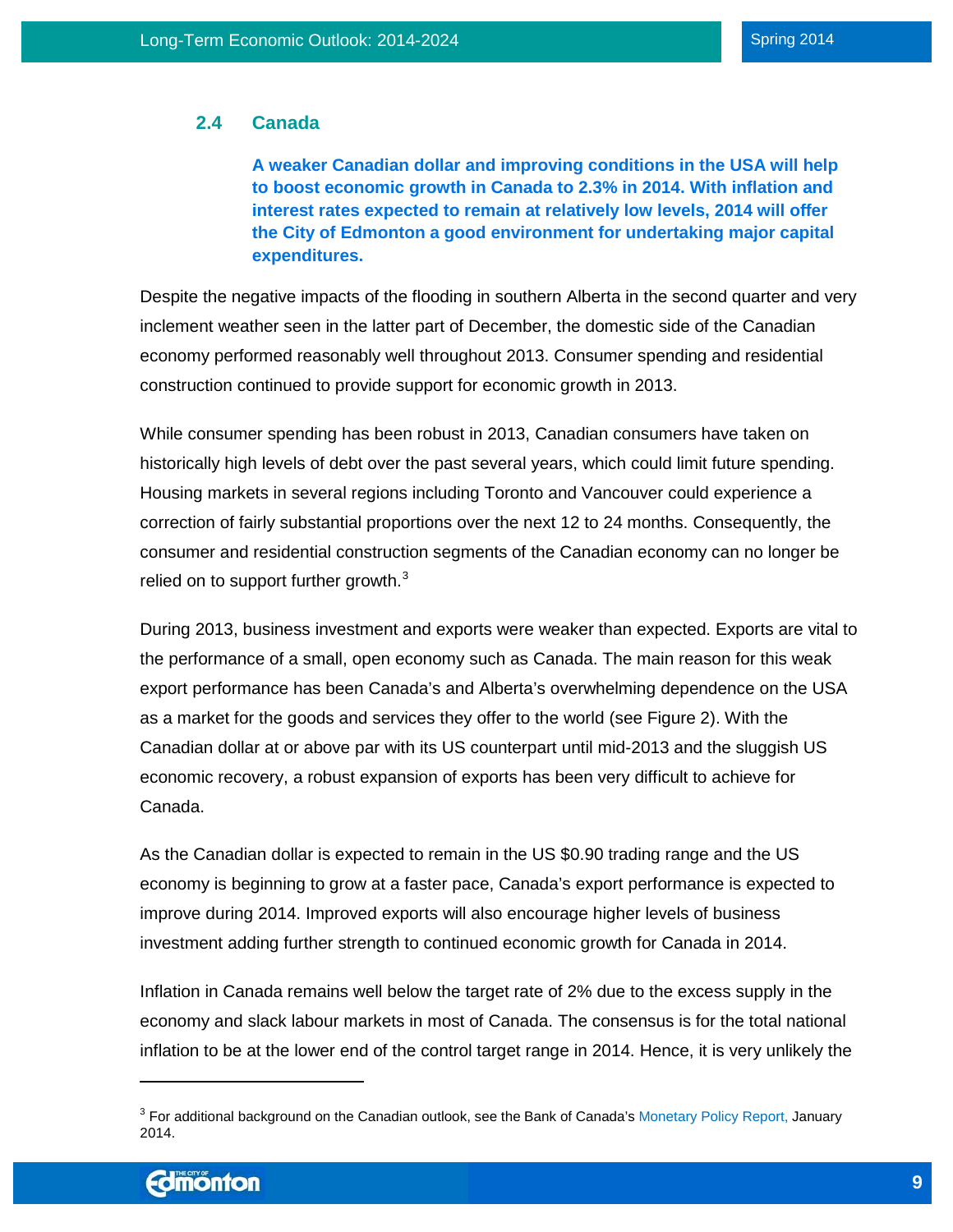Bank of Canada will raise interest rates during 2014 and early 2015. Even then, rates will increase in small increments paced out over a relatively long period of time.

With the US Federal Reserve Bank now committed to gradually withdrawing from its asset purchasing program, there will be some upward pressure on the US long-term rates over the course of 2014. This may spill over onto long-term Canadian lending rates, but the impacts will be limited.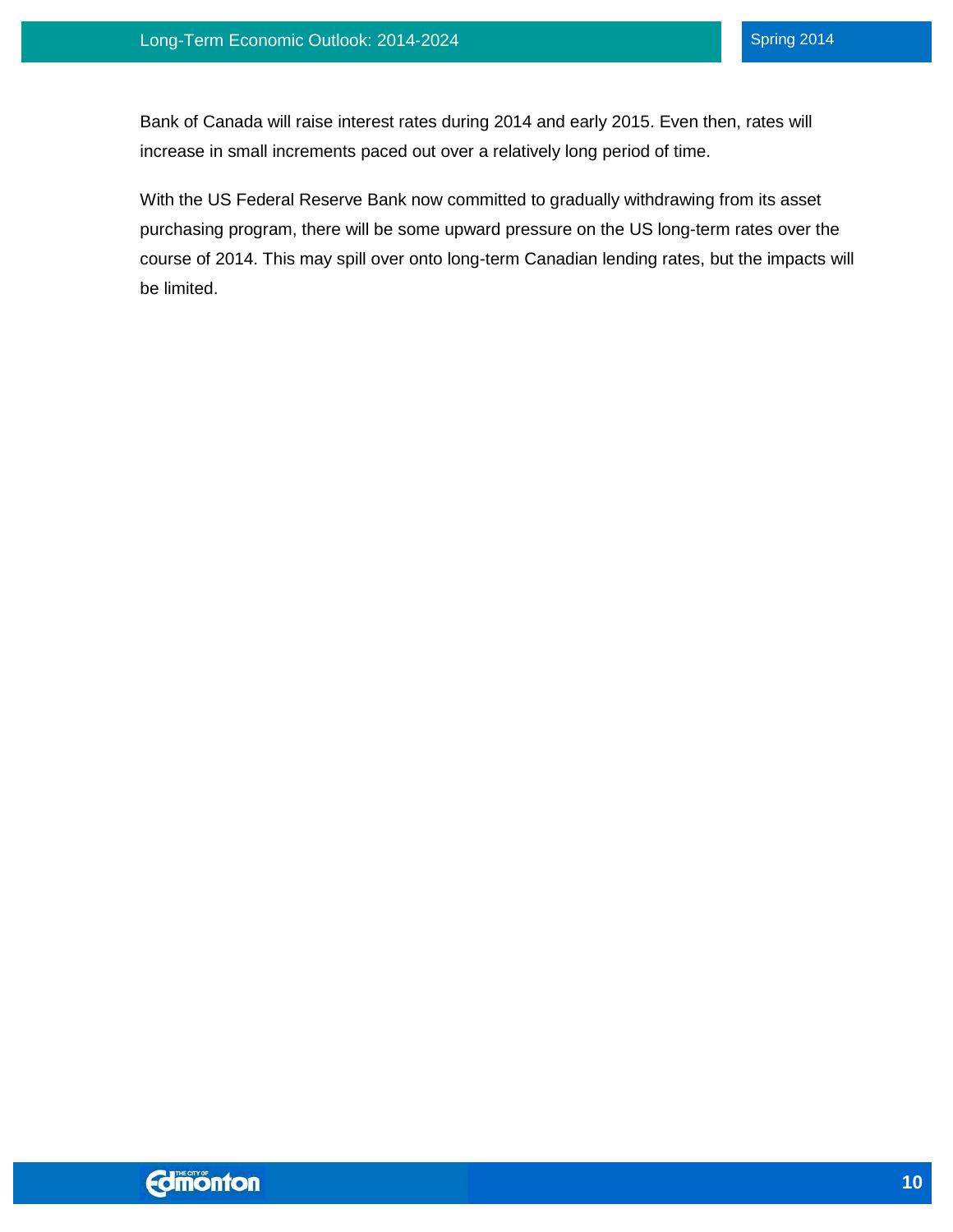### <span id="page-11-0"></span>**3.0 The Energy Sector**

Given the central role energy investment plays in Edmonton's economic prospects as well as the fiscal situation of Alberta, it is important to highlight recent developments in this sector.

#### <span id="page-11-1"></span>**3.1 Oil Prices**

**US oil prices have been stable over the course of 2013 whereas Canadian prices have continued to be highly variable during the same period. While continued energy investment is expected to be one of the main drivers of the provincial economic growth, constraints on the Alberta's oil export capacity could limit investment and growth in Alberta, particularly beyond 2016.**

North American oil prices as measured by the West Texas Intermediate (WTI) price hovered near the five-year maximum level for most of the 2013 (see Figure 3). While at the high end, the US oil prices were very stable throughout the year. This stability in prices reflects the addition of US pipeline capacity over 2013 which has allowed for increasing volumes of oil to move out of the US mid-west to the refinery complexes along the US Gulf Coast.



#### **Figure 3: West Texas Intermediate Price**

In addition, the gap between global prices reflected in Brent Blend price and the US WTI price narrowed over 2013. The return of Libyan and Iraqi oil to the global market and prospect of reduced oil export sanctions against Iran held global energy prices in a relatively narrow range as US prices moved up.

However, 2013 painted a different picture for the Canadian benchmark West Canadian Select (WCS) price, which is what Alberta producers receive for their product. The WCS price has

### **Edmonton**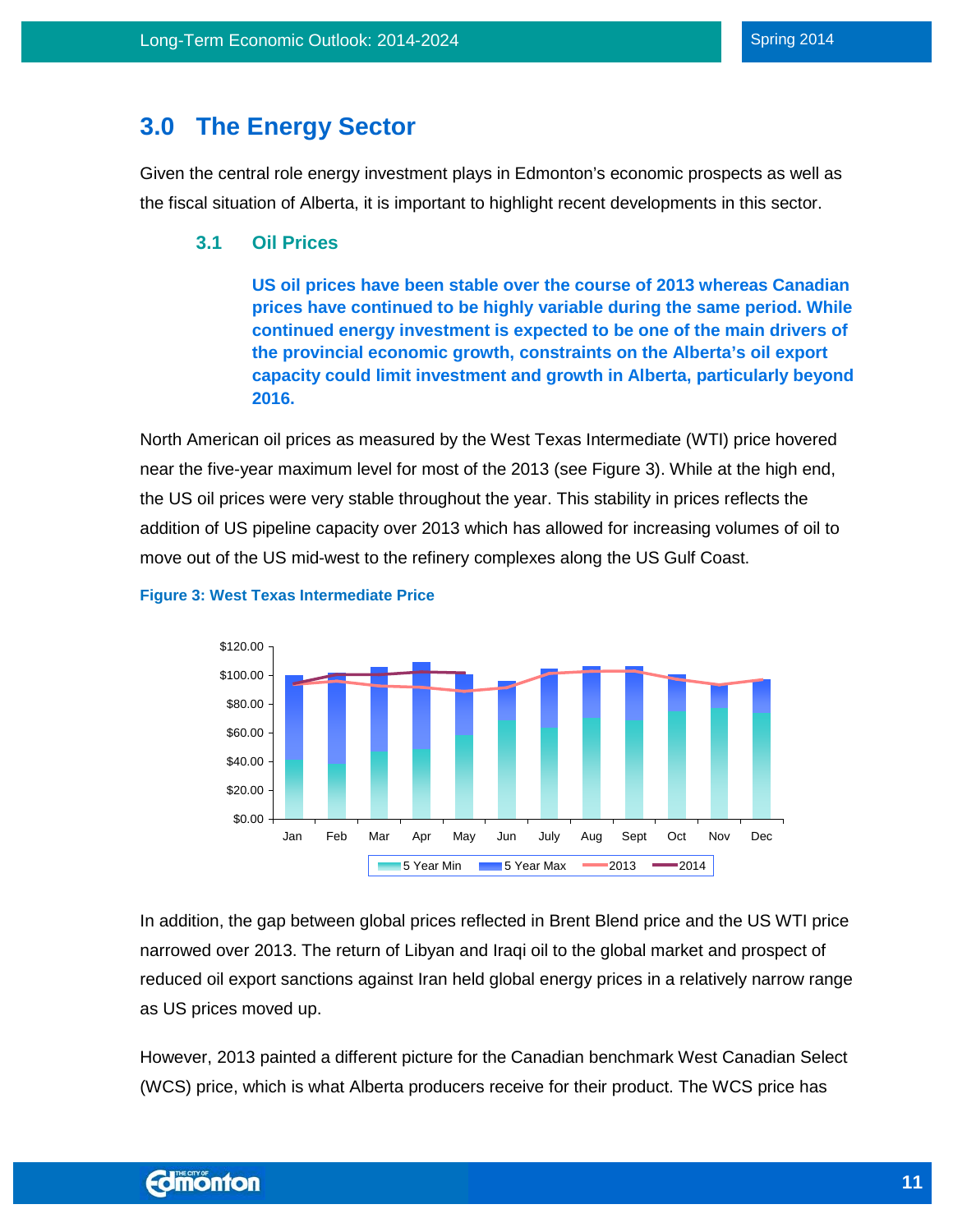been highly volatile over the past several years and this volatility continued through 2013 (see Figure 4).





The constraints on Canada's pipeline export capacity have become tighter in 2013. As a result, if there were any unexpected shutdowns or refinery outages, oil tended to pool in the Alberta market and cause the price to drop precipitously and then recover when issues were resolved. This volatility creates a negative risk for continued investment in Alberta's oil sands and economic growth.

While the average Canadian price over the last couple years has been at a level that is sufficient to support further investment in the Alberta's oil sands, the sharp price movements create a highly uncertain environment for businesses. The unstable pricing environment also makes it very hard for the Alberta government to forecast revenues and plan for operating and major new capital expenditures.

Significant new export capacity either in the form of pipelines or additional rail loading facilities will be required to address this problem. If these export capacity problems are not addressed in a timely manner, future energy investment in Alberta could be delayed or cancelled and negatively impact growth in the province and consequently in Edmonton.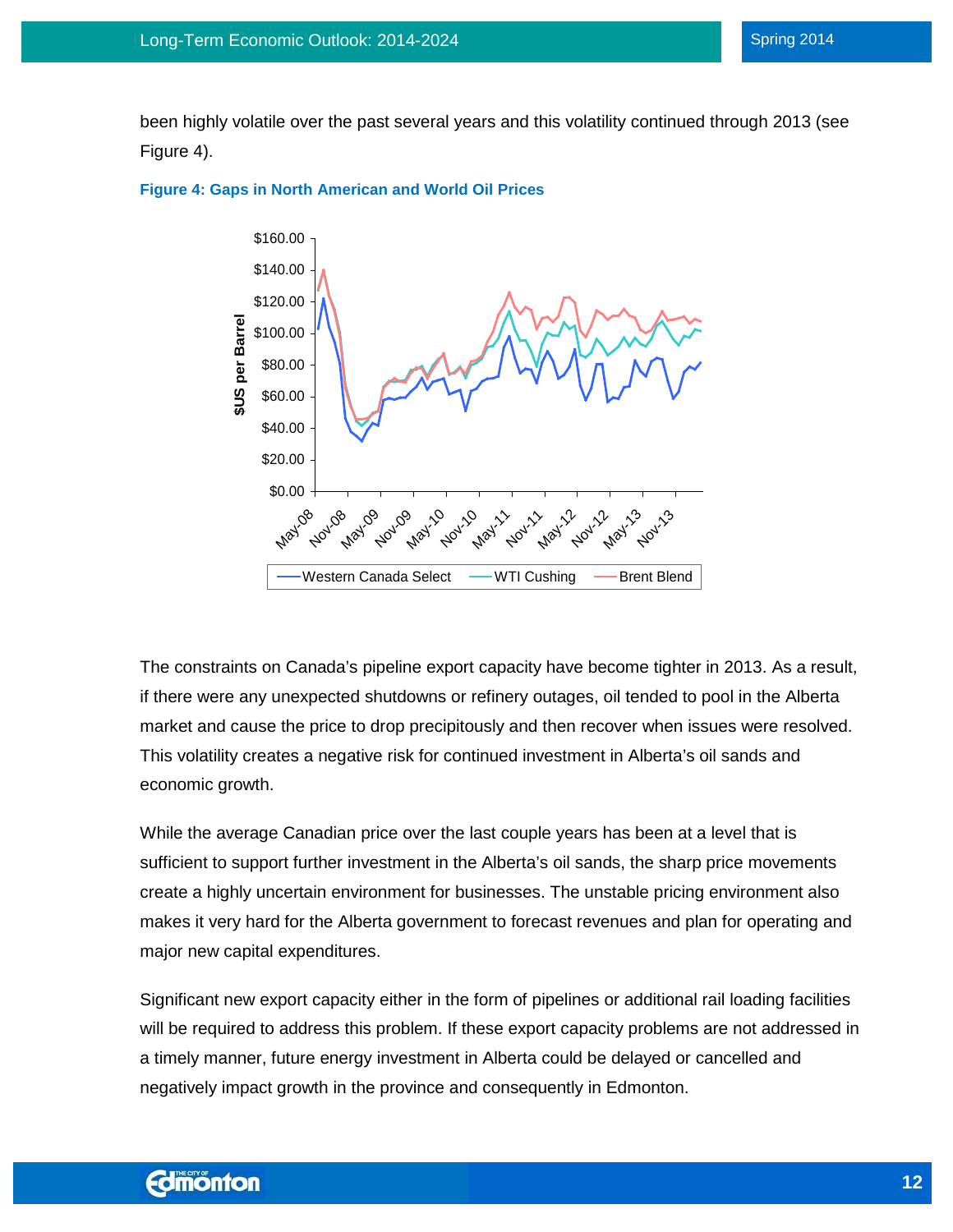#### <span id="page-13-0"></span>**3.2 Natural Gas**

**As the recent increase in natural gas prices is expected to be short lived, the activity in this sector may decline due to lower prices and this can potentially have a negative impact on the province's royalty revenues. Nonetheless, low natural gas prices have had some beneficial impacts by helping to contain local inflation, boost the profitability of oil sands operations and stimulate interest in various major gas-based processing projects.**

In stark contrast to US oil prices, natural gas prices remain relatively low. The surplus volumes of gas, which have resulted from the rapid expansion of tight gas production, have held prices at levels well below five-year maximum during 2013 (see Figure 5). Natural gas prices spiked up in late 2013 and early 2014 as a result of very cold weather in both Canada and the USA. However, this recent pickup is unlikely to persist once the 2013/2014 heating season draws to a close.



#### **Figure 5: Henry Hub Natural Gas Price**

Low natural gas prices have tended to hold back exploration and development of additional natural gas resources. On the other hand, there are some benefits to the Edmonton economy from lower natural gas prices, such as:

- Low heating costs for homeowners and businesses, helping to contain inflationary pressures over the past several years.
- Providing support to the profitability and ongoing investment in the oil sands, which is a major consumer of natural gas.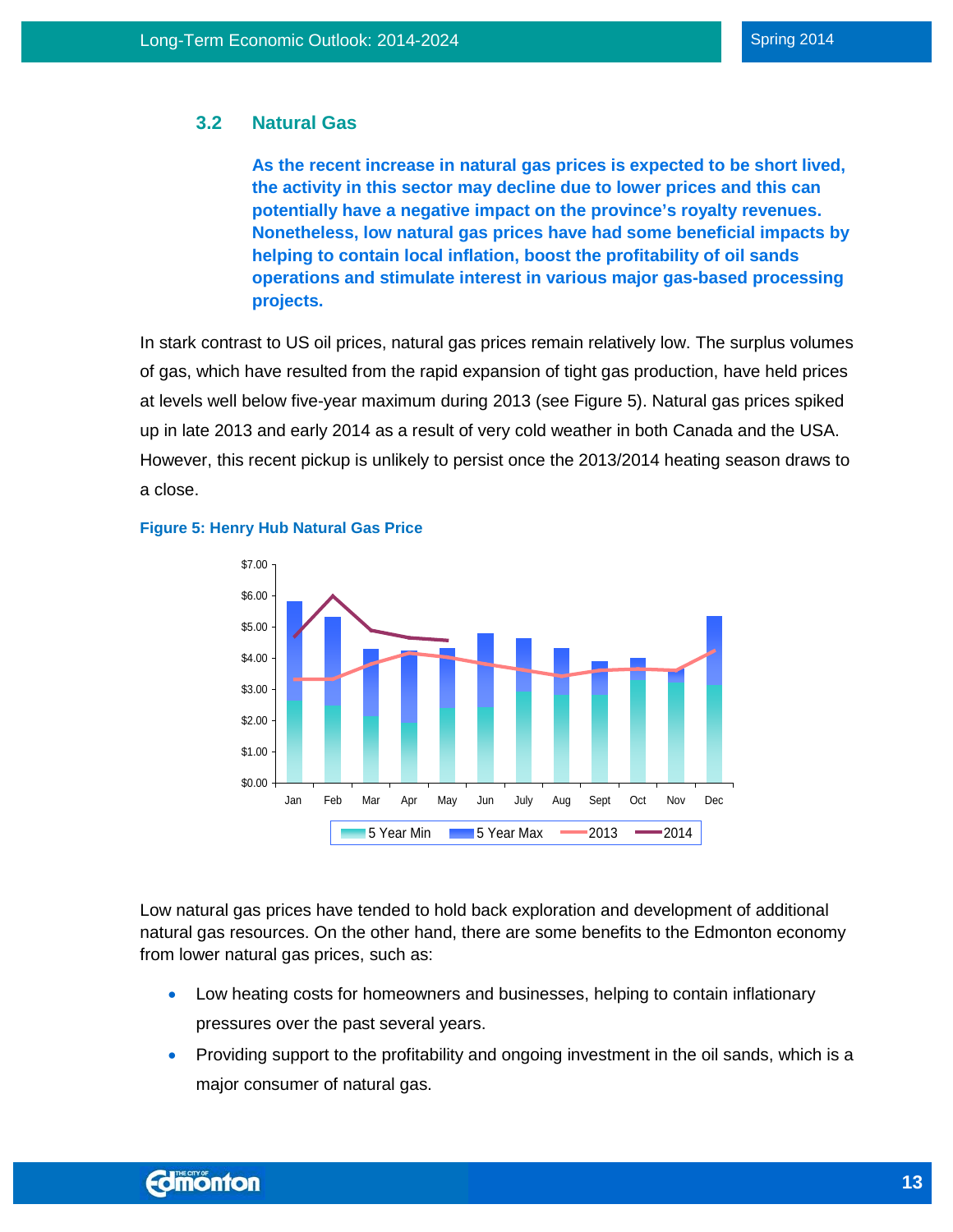<span id="page-14-0"></span>• Stimulating a number of proposals for liquefied natural gas (LNG) development and facilities to convert natural gas to liquid fuel. Of particular note is the Sasoil proposal to develop a plant in Red Water to convert natural gas to diesel fuel, which could have a dramatic positive impact on the Edmonton economy should it proceed.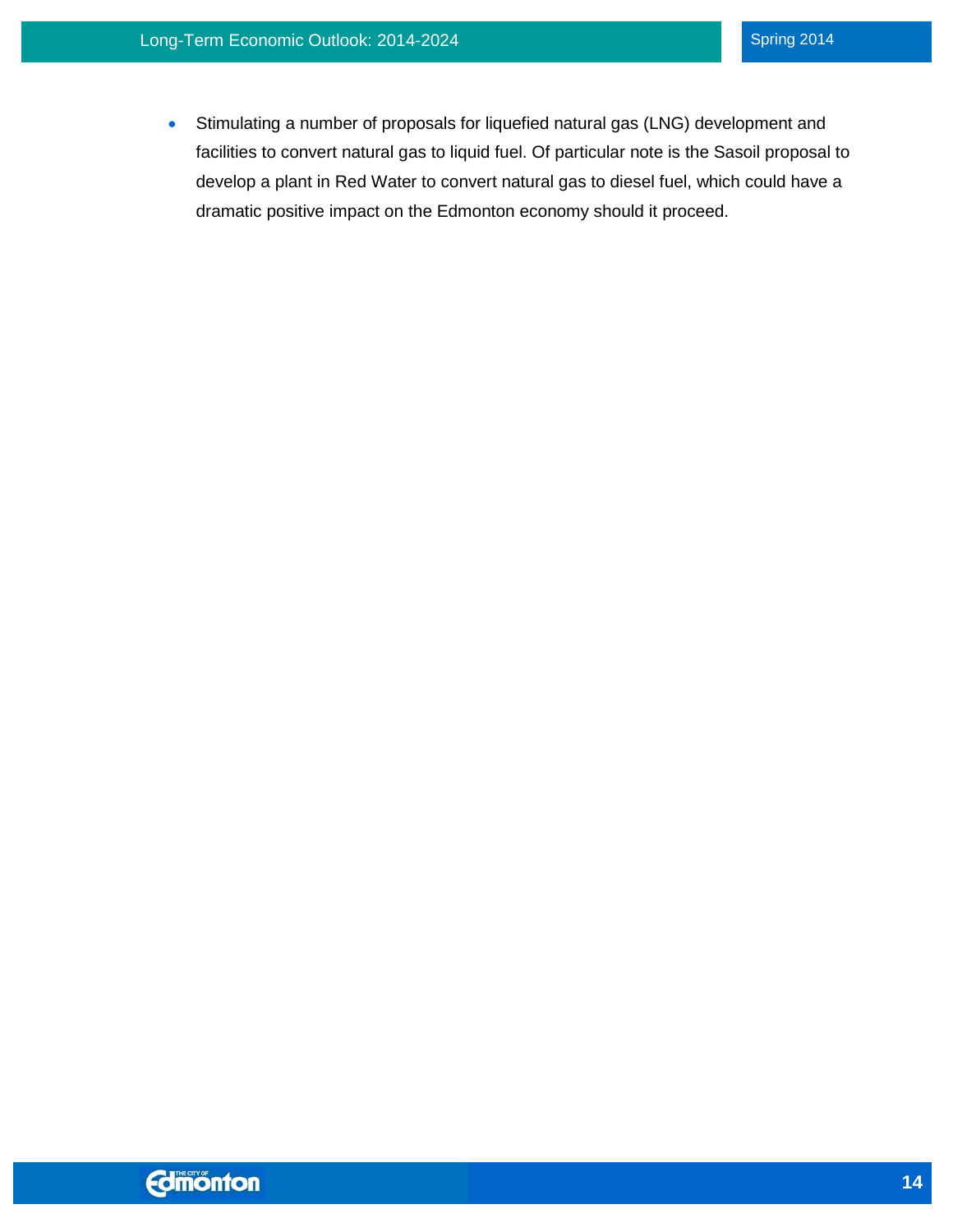### **4.0 Alberta, Edmonton CMA and Edmonton**

The Alberta economy gained considerable momentum in 2013. The province has sustained an outstanding performance in job growth and the bulk of all net new jobs in Canada between February 2013 and February 2014.

The Edmonton Census Metropolitan Area  $(CMA)^4$  $(CMA)^4$  was a major contributor to this excellent outcome (see Figure 6). The Edmonton CMA outperformed Alberta in growth of working-age population, labour force and employment. In addition, both Alberta and the Edmonton CMA handily surpassed Canada in all these measures.



**Figure 6: Annual Growth in Working-Age Population, Labour Force and Employment**

l

<span id="page-15-0"></span> $4$  The Edmonton CMA includes the city of Edmonton and surrounding counties. A formal definition is available here.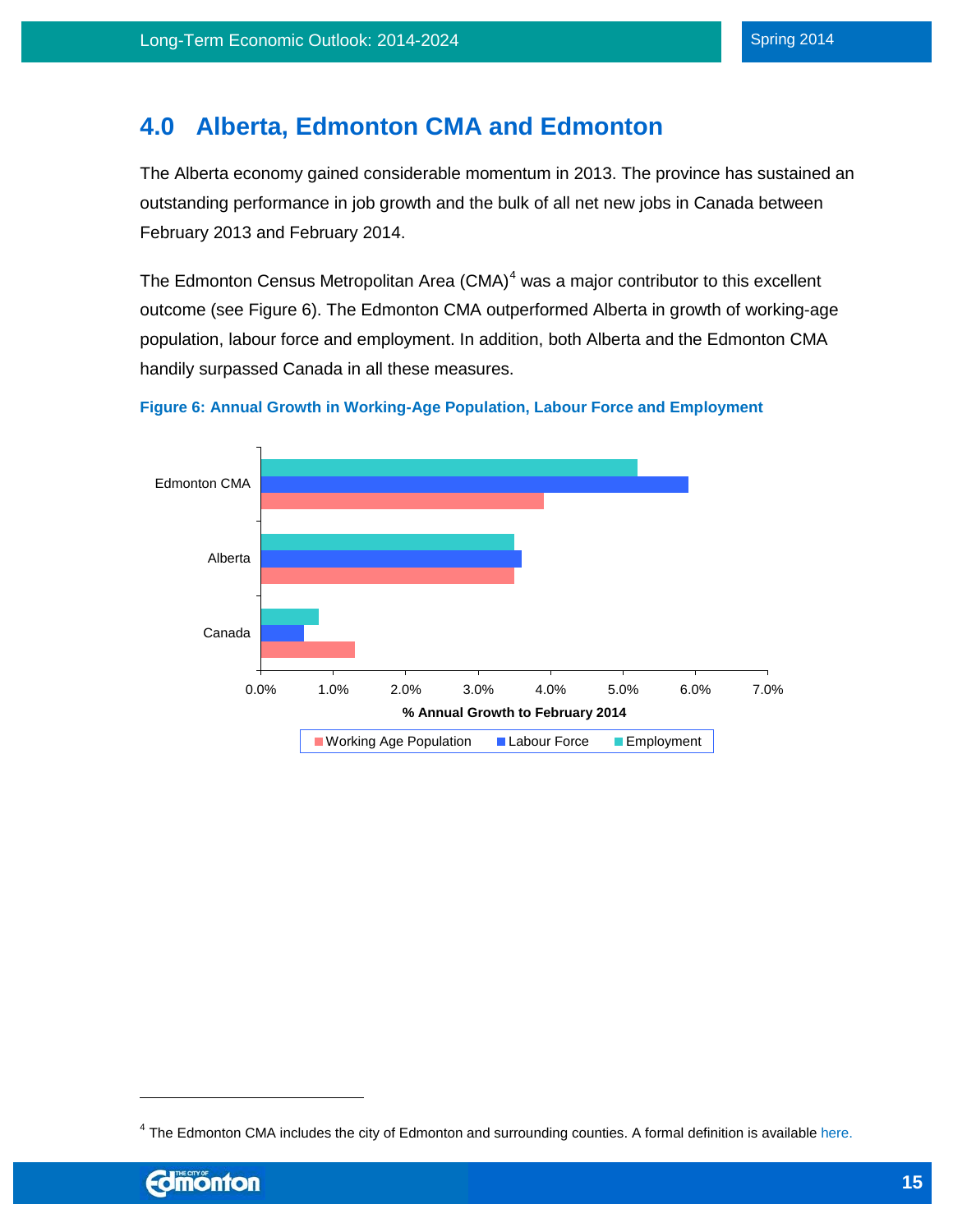#### **4.1 Alberta**

<span id="page-16-0"></span>In terms of economic growth, Alberta and Edmonton are expected to continue to outperform Canada in 2014 as well. Figure 7 provides a comparison of estimates for real economic growth Edmonton, the Edmonton CMA, Alberta and Canada.





In Alberta, the main driver of the economic growth in 2014 will continue to be strong energyrelated investment, particularly oil sands investment. Construction activity associated with reconstruction efforts from the 2013 floods combined with a robust housing market will also support the growth. These factors combined with high incomes, low unemployment rate (4.6% in 2013) and strong population growth point to a solid year for the consumer side of the province's economy.

Other major sectors of the Alberta economy are also expected to do well. Strong growth in the US, particularly in the US housing market, has helped to boost Alberta's manufacturing and forestry sectors. Agriculture, while always vulnerable to weather conditions reached near record levels and is well positioned in light of recent free-trade agreements with Europe and South Korea for medium-term growth.

Following very low rates seen in 2013, inflation in Alberta has begun to rise and reached an annual rate of 2.7% in January 2014. Sharp increases in shelter costs along with a rebound in electricity, gasoline and natural gas prices were the principal factors behind the higher inflation

### **Edmonton**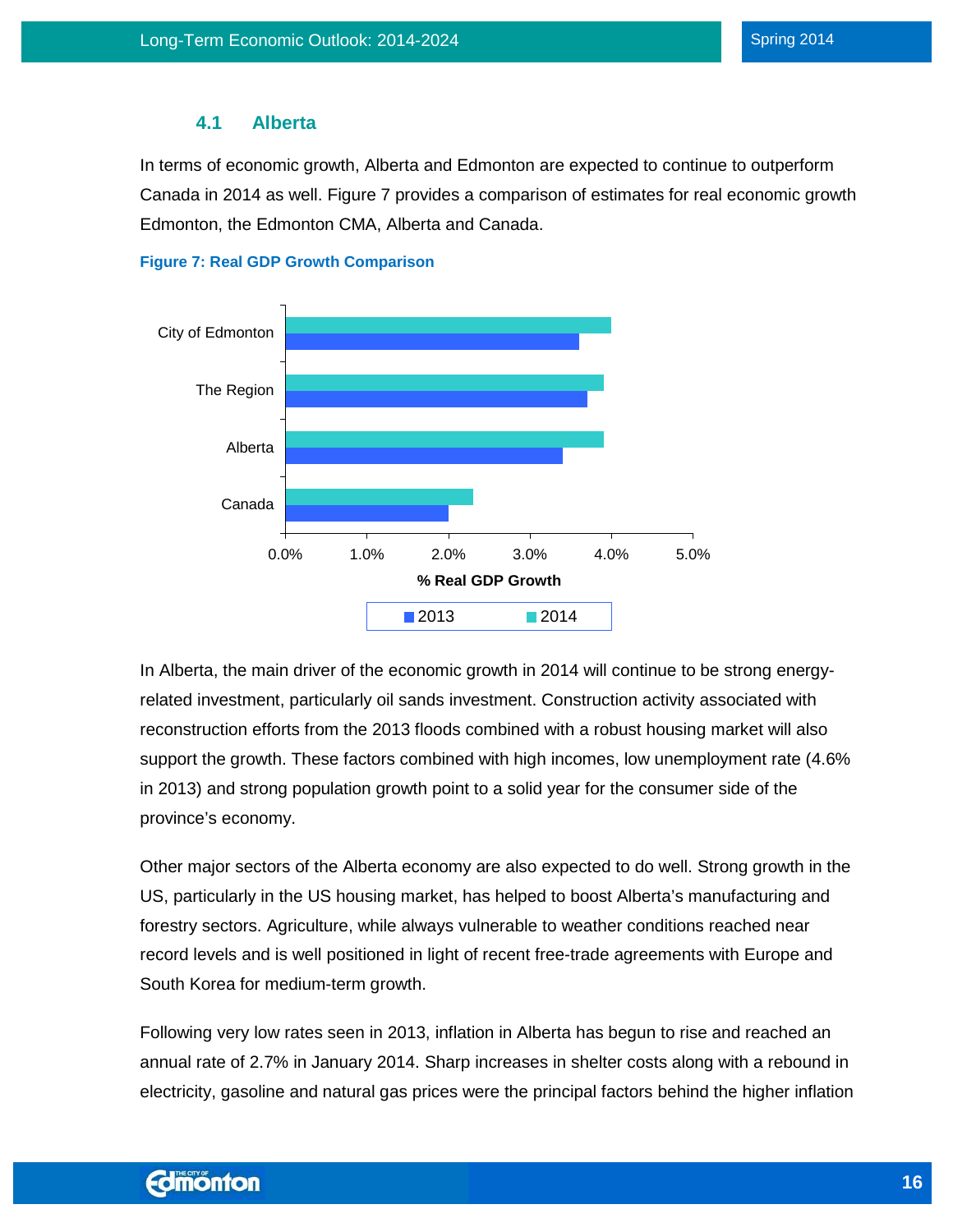figures. Alberta's inflation rate will average 3% through 2014—a rate that is higher than the national average.

Based on the assumption that North American oil prices remain in the \$100 range and the Canada/US price differential does not widen due pipeline-to-capacity issues, provincial revenues should provide modest room for higher public sector spending in Alberta. However, over the medium term, the provincial budget does rely on a higher rate of growth in oil sands production than seen in the recent past. Consequently, if a higher rate of oil sands production does not materialize, future rounds of austerity at the provincial level are a possibility over the medium term and can negatively impact the economic growth prospects.

### <span id="page-17-0"></span>**4.2 The City of Edmonton and the Capital Region**

#### **With an excellent recovery in employment since 2009, strong income gains and a rapidly expand population both the City of Edmonton and the Capital Region have the momentum to sustain growth through 2014.**

Both the City of Edmonton and the Edmonton Census Metropolitan Area (CMA) have seen an excellent rebound from the recession of 2008–2009 and continued to experience very solid economic growth in 2013 despite the more disappointing performances of the Canadian and global economies. With very robust gains in employment, income and population, the city ended 2013 with plenty of momentum to support continued economic growth going into 2014.

Edmonton's relative strength is also evident in comparisons with Canada's other leading metropolitan areas. After lagging through most of 2010, employment growth in the Edmonton region has been much stronger than any other metropolitan area. As a result the region has seen the best recovery in employment among the largest metropolitan areas in Canada since the bottom of the recent recession in August 2009 (see Figure 8).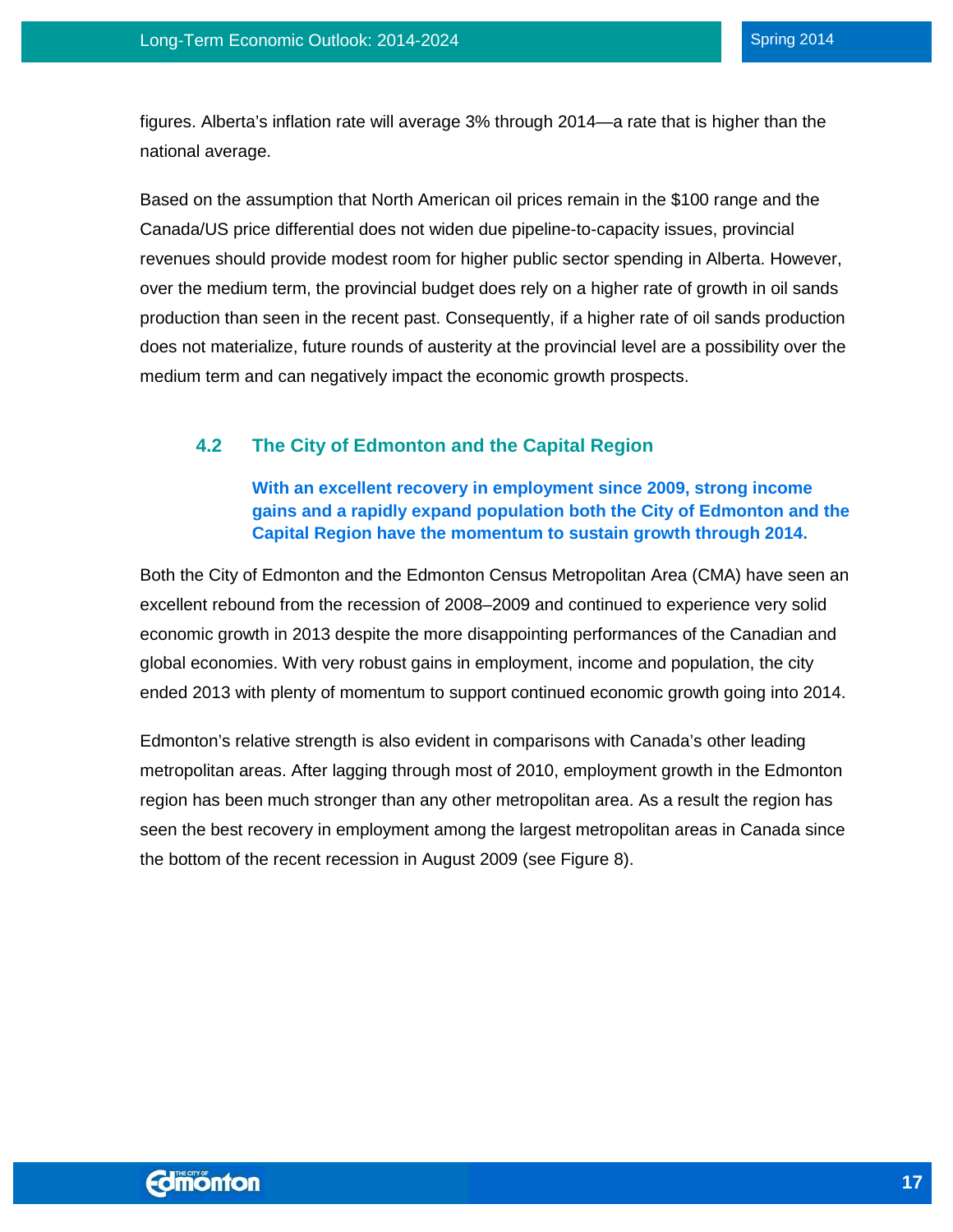#### **Figure 8: Index of Employment (August 2009 = 1)**



Overall in 2013, Edmonton's economic performance was comparable to that of the province. Employment in the Edmonton region expanded by 3.4% in 2013 (see Figure 6). This was almost three times the national average (1.3%). As well, the working-age population and labour force both grew at a remarkable pace as the Edmonton region continued to attract very large numbers of new migrants seeking employment. The rapid growth in job seekers, however, resulted in the region's unemployment rate moving up slightly from 4.6% in 2012 to 4.8% in 2013. At the same time, this additional slack in the labour market helped to address labour shortages in many sectors such as construction, manufacturing and professional services.

On the goods-producing side of the region's economy, the residential construction sector had a very strong year in 2013 as evidenced by the advances seen in both housing starts and building permits.

The value of building permits issued in the Edmonton region stood at \$5.5 billion in 2013 – a record high over the last decade and up by 15% from the level recorded in 2012 (see Figure 9). Strong construction intentions in both the residential and non-residential sectors drove the total value of building permits up in 2013. In Alberta, the annual growth in the value of building permits in 2013 was similar to that in the Edmonton region, while at the national level, the value of building permits was essentially unchanged from a year ago.

### **Edmonton**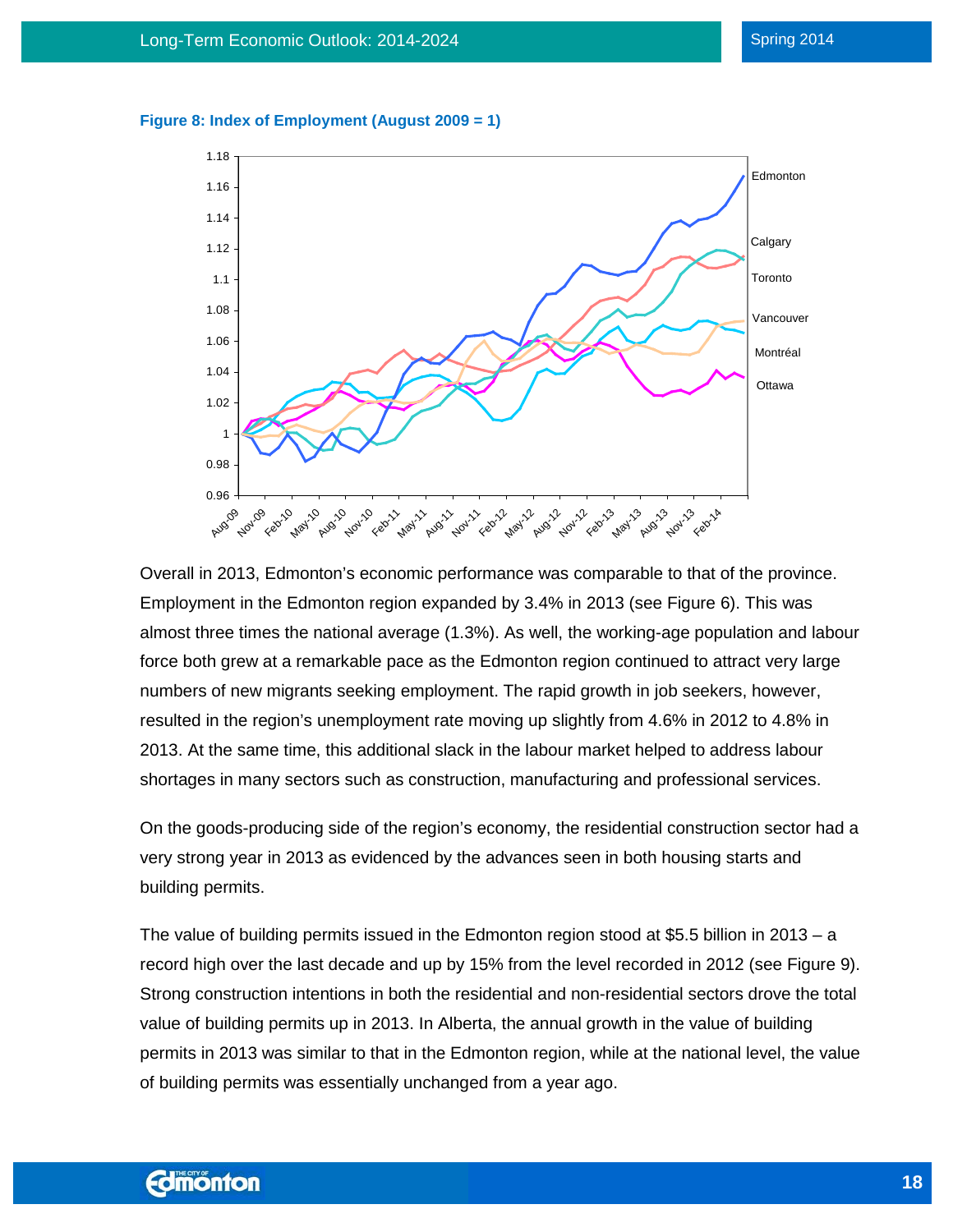

#### **Figure 9: Value of Building Permits – Edmonton**

Edmonton's housing starts were also at their highest level in over a decade in 2013. Construction started on more than 10,600 new housing units in the city—an increase of 12% from 2012. The entire region reported just under 14,700 new housing starts in 2013, representing an increase of 14% year over year. The growth in the city's housing starts was primarily driven by the single-family sector while the main driver for the wider metropolitan region was the multi-family sector.

In spite of strong growth in Edmonton and the region, inflation remained very low by historical standards. Inflation as measured by the Consumer Price Index (CPI) came in at 1.3% for the Edmonton region in 2013 while the comparable figure was 1.4 % for Alberta and 0.9% for Canada.

Inflation was held in check during 2013 as a result of weak energy prices and lower costs for food and other selected items. However, as strong in-migration to the region continues to drive down the rental vacancy rates, rents will start to move up more quickly and put an upward pressure on the consumer inflation. Consequently, consumer-based inflation in the Edmonton CMA is expected to move up to an annual rate of about 2.5% in the first half of 2014 before trending back down over the rest of the year.

The CPI reflects the prices consumers pay on an average basket of goods and services, but it does not reflect all of the inflationary pressures experienced by organizations such as the City of Edmonton. Prices used to determine the CPI represent average consumer purchases such as groceries, clothes, retail goods, rent and mortgage. Thus, the CPI does not reflect the type

### **Edmonton**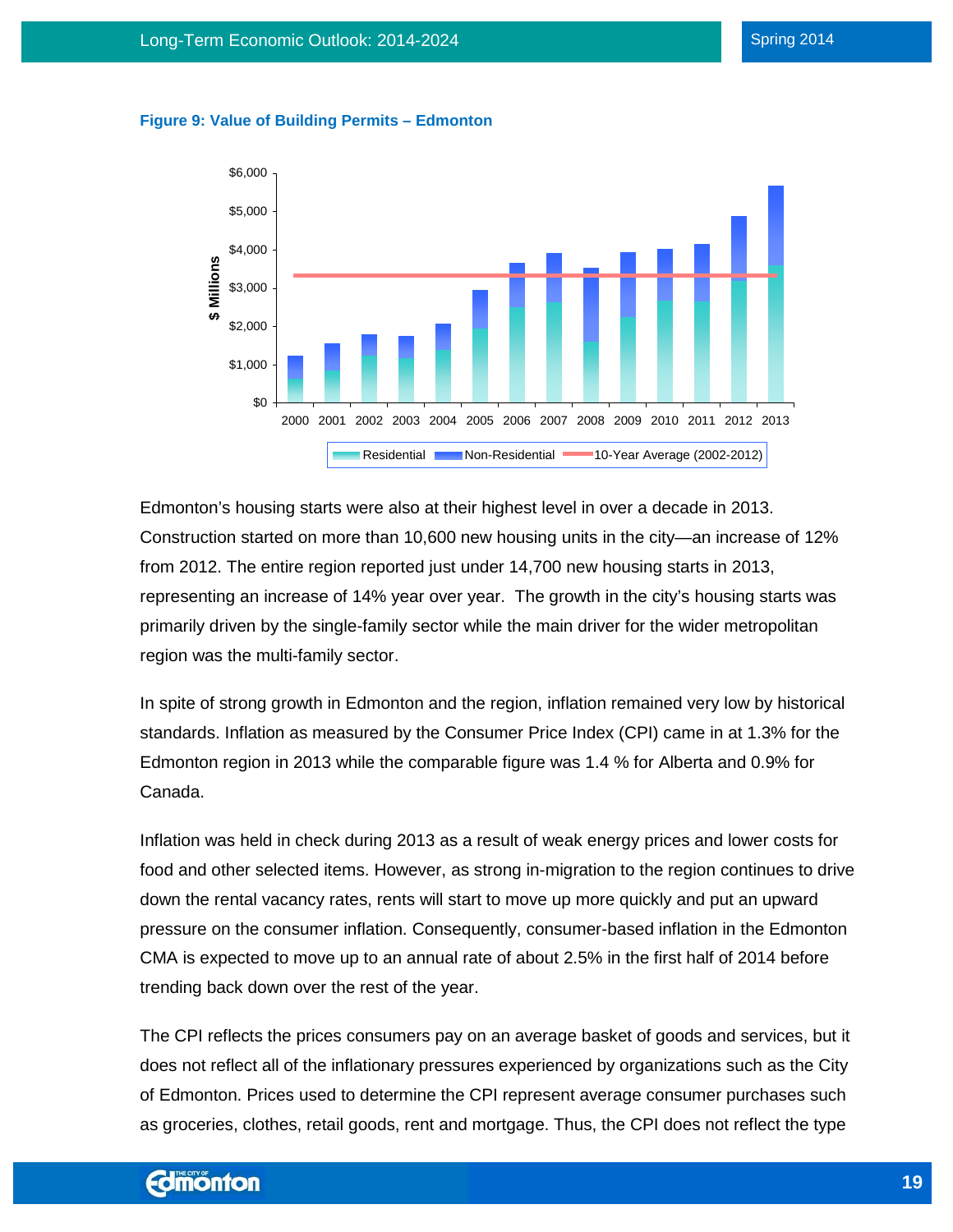of expenditures required to deliver municipal goods and services, such as construction materials, transportation equipment and professional services.





In summary, Edmonton's economic performance during 2013 was very strong both when compared to the rest of Canada and by its own historical standards. Gains seen in full-time employment and higher incomes have supported retail activity while a rapidly growing population helped drive residential construction activity to record high levels. Barring a very strong negative external shock, Edmonton is very well positioned for continued economic strength in 2014.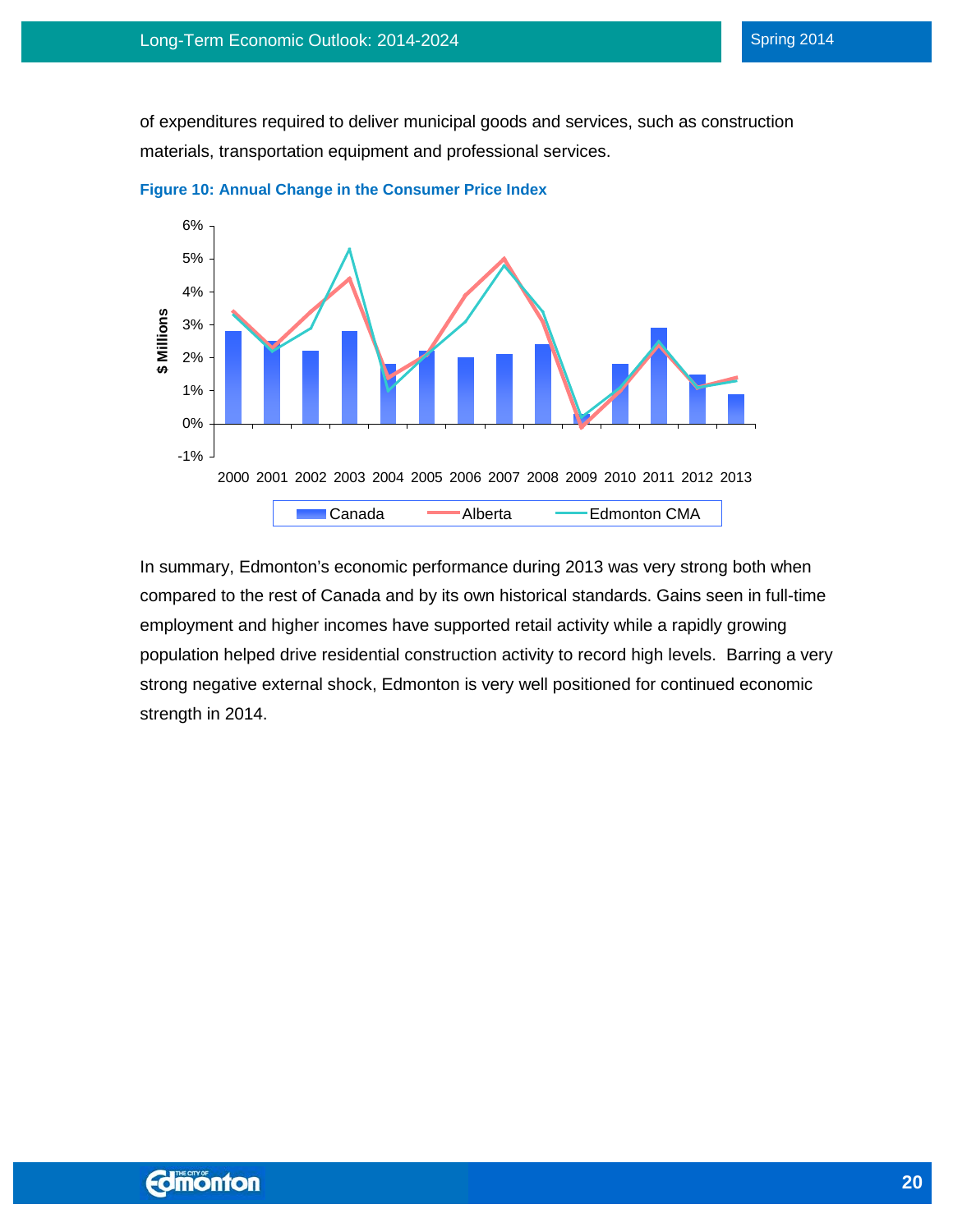### <span id="page-21-0"></span>**5.0 Longer-Term Outlook**

Edmonton and the region will continue to see very solid growth over the next couple years. Residential construction, retail sales and personal services industries will take a more prominent role in Edmonton's expansion over the next 12 to 24 months.

With improving but still modest growth in the global economy, Edmonton will continue to stand out. The city's and region's growth rates are expected to be in the 3.5% to 4.5% range over the next several years (see Figure 11). This compares very favourably to the Canadian economic growth rate forecasts which are in the range of 2% to 2.5%.

Edmonton's growth rate will gradually slow toward the end of the 10-year forecast period as an aging population reduces the expansion of available labour in both the city and the Edmonton region. Tables in Appendix 1 provide forecasts of the key economic indicators for the city of Edmonton and the Edmonton Metropolitan Area.



#### **Figure 11: Annual Real GDP Growth**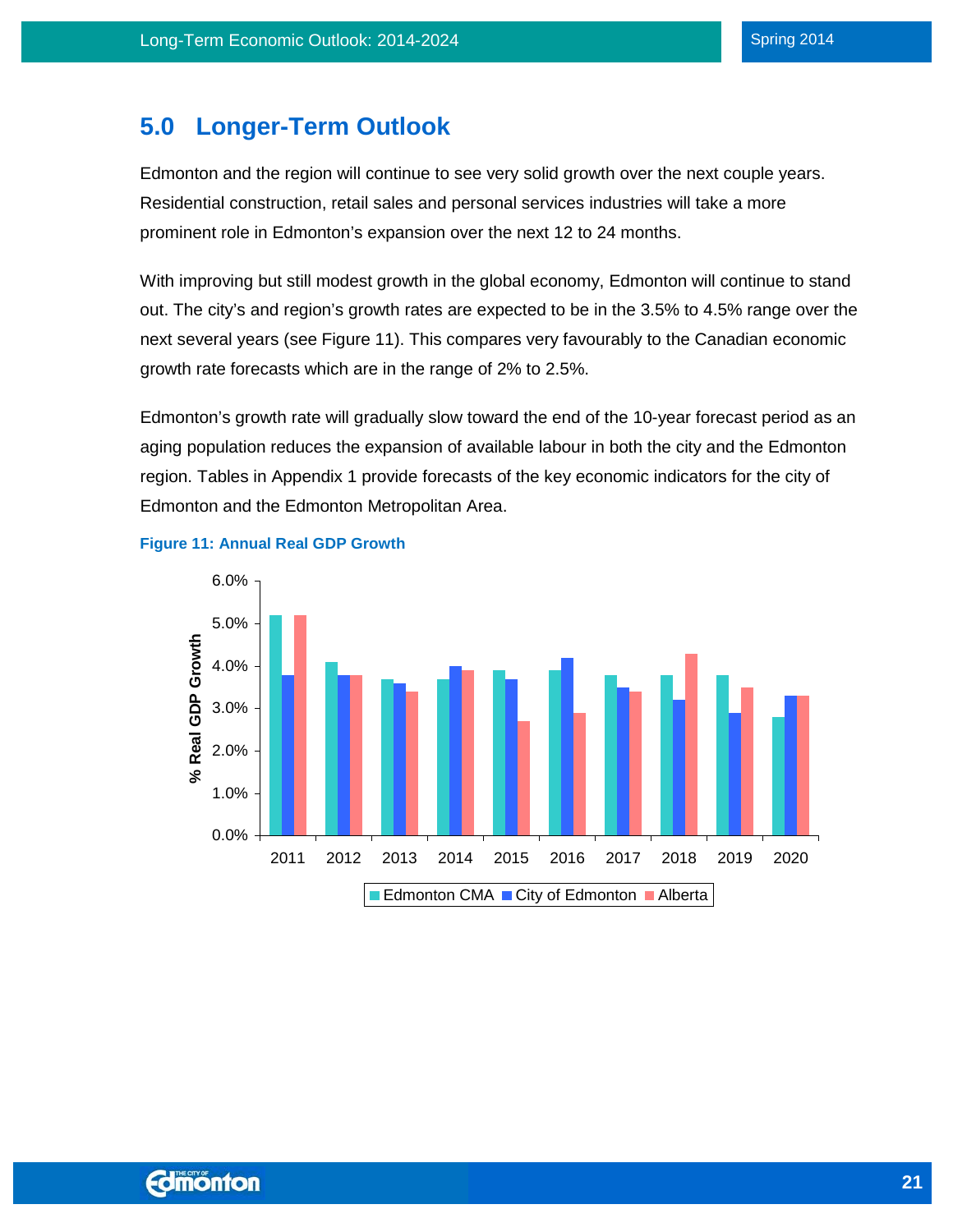# <span id="page-22-0"></span>**6.0 Appendix 1 – Key Indicators for the City of Edmonton**

|                                           | 2013   | 2014           | 2015   | 2016   | 2017   | 2018   | 2019   | 2020   | 2021   | 2022   | 2023   | 2024   |
|-------------------------------------------|--------|----------------|--------|--------|--------|--------|--------|--------|--------|--------|--------|--------|
| <b>Real GDP \$2007</b><br><b>Millions</b> | 49,822 | 51,834         | 53,754 | 56,001 | 57,957 | 59,805 | 61,561 | 63,600 | 65,663 | 67,855 | 70,024 | 72,254 |
| % Change                                  | 3.6    | $\overline{4}$ | 3.7    | 4.2    | 3.5    | 3.2    | 2.9    | 3.3    | 3.2    | 3.3    | 3.2    | 3.2    |
|                                           |        |                |        |        |        |        |        |        |        |        |        |        |
| Consumer<br>Expenditures                  | 15,793 | 16,461         | 17,255 | 17,992 | 18,645 | 19,315 | 20,001 | 20,703 | 21,422 | 22,158 | 22,913 | 23,685 |
| % Change                                  | 3.5    | 4.2            | 4.8    | 4.3    | 3.6    | 3.6    | 3.6    | 3.5    | 3.5    | 3.4    | 3.4    | 3.4    |
|                                           |        |                |        |        |        |        |        |        |        |        |        |        |
| Residential<br>Investment                 | 3,596  | 3,488          | 3,745  | 3,805  | 3,933  | 4,050  | 4,057  | 4,240  | 4,488  | 4,766  | 4,716  | 4,778  |
| % Change                                  | 7.2    | $-3$           | 7.4    | 1.6    | 3.4    | 3      | 0.2    | 4.5    | 5.8    | 6.2    | $-1$   | 1.3    |
|                                           |        |                |        |        |        |        |        |        |        |        |        |        |
| Plant & Equipment<br>Investment           | 9,139  | 9,213          | 9,179  | 9,489  | 9,808  | 10,029 | 10,298 | 10,652 | 10,922 | 11,208 | 11,409 | 11,577 |
| % Change                                  | $-4.8$ | 0.8            | $-0.4$ | 3.4    | 3.4    | 2.3    | 2.7    | 3.4    | 2.5    | 2.6    | 1.8    | 1.5    |
|                                           |        |                |        |        |        |        |        |        |        |        |        |        |
| <b>Government Current</b><br>Expenditures | 10,472 | 10,759         | 11,075 | 11,416 | 11,778 | 12,159 | 12,556 | 12,967 | 13,391 | 13,827 | 14,272 | 14,725 |
| % Change                                  | 2.7    | 2.7            | 2.9    | 3.1    | 3.2    | 3.2    | 3.3    | 3.3    | 3.3    | 3.3    | 3.2    | 3.2    |
|                                           |        |                |        |        |        |        |        |        |        |        |        |        |
| <b>Government Capital</b><br>Expenditures | 460    | 475            | 490    | 505    | 521    | 536    | 553    | 569    | 586    | 603    | 620    | 638    |
| % Change                                  | 3.2    | 3.2            | 3.1    | 3.1    | 3.1    | 3      | 3      | 3      | 2.9    | 2.9    | 2.9    | 2.8    |
|                                           |        |                |        |        |        |        |        |        |        |        |        |        |
| Net Exports &<br>Residual                 | 10,361 | 11,439         | 12,009 | 12,794 | 13,272 | 13,715 | 14,098 | 14,470 | 14,855 | 15,293 | 16,094 | 16,851 |
|                                           |        |                |        |        |        |        |        |        |        |        |        |        |
| <b>Building Permits</b><br>\$Millions     | 3,530  | 3,672          | 3,808  | 3,968  | 4,106  | 4,237  | 4,362  | 4,506  | 4,652  | 4,807  | 4,961  | 5,119  |
| % Change                                  | 3.6    | 4              | 3.7    | 4.2    | 3.5    | 3.2    | 2.9    | 3.3    | 3.2    | 3.3    | 3.2    | 3.2    |
|                                           |        |                |        |        |        |        |        |        |        |        |        |        |
| <b>Single Housing Starts</b>              | 3,650  | 3,723          | 3,792  | 3,858  | 3,923  | 3,992  | 4,066  | 4,135  | 4,202  | 4,275  | 4,348  | 4,420  |
| % Change                                  | 3.8    | $\overline{c}$ | 1.9    | 1.7    | 1.7    | 1.8    | 1.9    | 1.7    | 1.6    | 1.7    | 1.7    | 1.7    |
|                                           |        |                |        |        |        |        |        |        |        |        |        |        |
| <b>Multiple Housing</b><br><b>Starts</b>  | 6,146  | 6,267          | 6,384  | 6,495  | 6,604  | 6,720  | 6,845  | 6,961  | 7,075  | 7,198  | 7,320  | 7,441  |
| % Change                                  | 3      | $\sqrt{2}$     | 1.9    | 1.7    | $1.7$  | 1.8    | 1.9    | 1.7    | 1.6    | 1.7    | 1.7    | 1.7    |
|                                           |        |                |        |        |        |        |        |        |        |        |        |        |
| <b>Housing Starts</b>                     | 9,796  | 9,990          | 10,176 | 10,353 | 10,527 | 10,712 | 10,911 | 11,096 | 11,277 | 11,473 | 11,667 | 11,861 |
| % Change                                  | 3.3    | $\overline{a}$ | 1.9    | 1.7    | 1.7    | 1.8    | 1.9    | 1.7    | 1.6    | 1.7    | 1.7    | 1.7    |
|                                           |        |                |        |        |        |        |        |        |        |        |        |        |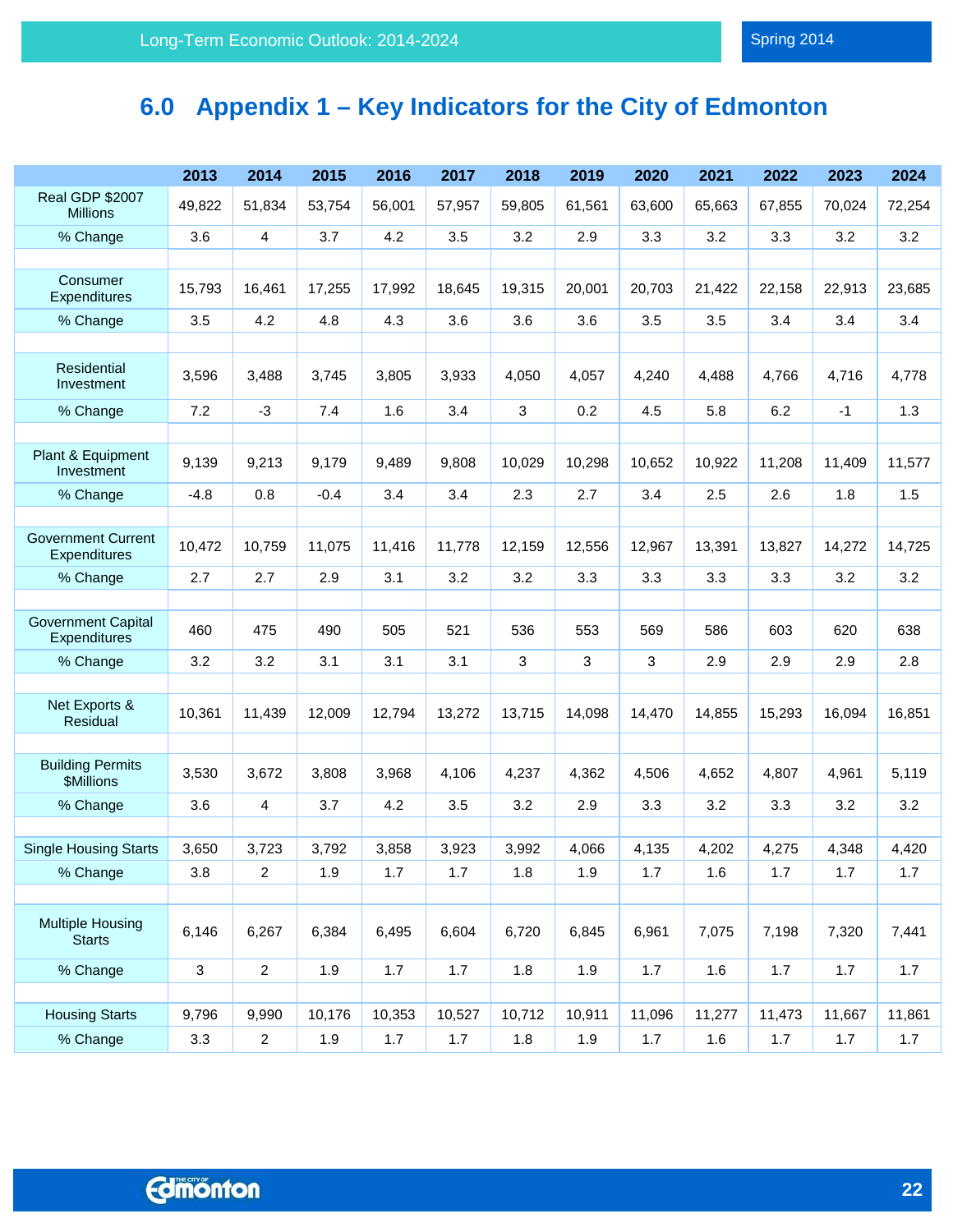# **Key Indicators for the City of Edmonton (continued)**

|                                           | 2013   | 2014           | 2015   | 2016           | 2017         | 2018           | 2019           | 2020           | 2021           | 2022           | 2023   | 2024   |
|-------------------------------------------|--------|----------------|--------|----------------|--------------|----------------|----------------|----------------|----------------|----------------|--------|--------|
| Employment (000s)                         | 477    | 488            | 498    | 512            | 524          | 536            | 547            | 559            | 572            | 586            | 600    | 615    |
| % Change                                  | 2.3    | 2.2            | 2.1    | 2.8            | 2.2          | 2.4            | $\overline{2}$ | 2.1            | 2.4            | 2.4            | 2.3    | 2.5    |
|                                           |        |                |        |                |              |                |                |                |                |                |        |        |
| GDP/Employee<br>(\$2007 000s)             | 104.4  | 106.2          | 107.9  | 109.3          | 110.6        | 111.5          | 112.5          | 113.8          | 114.7          | 115.7          | 116.7  | 117.5  |
| % Change                                  | 1.4    | 1.8            | 1.6    | 1.3            | 1.2          | 0.8            | 0.9            | 1.2            | 0.8            | 0.9            | 0.8    | 0.7    |
|                                           |        |                |        |                |              |                |                |                |                |                |        |        |
| Participation Rate %                      | 74.4   | 75.5           | 76.2   | 76.8           | 77.2         | 77.7           | 78.1           | 78.5           | 78.8           | 79.3           | 79.7   | 80.2   |
|                                           |        |                |        |                |              |                |                |                |                |                |        |        |
| <b>Unemployment Rate</b><br>$\%$          | 4.4    | 4              | 4.2    | 3.9            | 3.8          | 3.7            | 3.9            | 4              | 3.9            | 3.7            | 3.7    | 3.7    |
|                                           |        |                |        |                |              |                |                |                |                |                |        |        |
| Population (000s)                         | 835    | 853            | 871    | 890            | 908          | 926            | 944            | 963            | 981            | 1,000          | 1,018  | 1,037  |
| % Change                                  | 2.2    | 2.2            | 2.1    | 2.1            | 2.1          | $\overline{2}$ | $\overline{2}$ | 1.9            | 1.9            | 1.9            | 1.9    | 1.8    |
|                                           |        |                |        |                |              |                |                |                |                |                |        |        |
| Households (000s)                         | 353    | 360            | 367    | 373            | 379          | 386            | 393            | 400            | 406            | 413            | 420    | 427    |
| % Change                                  | 0.9    | $\overline{2}$ | 1.9    | 1.7            | 1.7          | 1.8            | 1.9            | 1.7            | 1.6            | 1.7            | 1.7    | 1.7    |
|                                           |        |                |        |                |              |                |                |                |                |                |        |        |
| Annual Wage (000s)                        | 55.9   | 57.3           | 59.2   | 61.6           | 63.9         | 66.3           | 68.6           | 70.9           | 73             | 75             | 77.2   | 79.4   |
| % Change                                  | 0      | 2.4            | 3.5    | $\overline{4}$ | 3.8          | 3.6            | 3.5            | 3.3            | 3              | 2.8            | 2.9    | 2.9    |
|                                           |        |                |        |                |              |                |                |                |                |                |        |        |
| <b>Consumer Price</b><br>Index (2002=100) | 129.43 | 131.84         | 133.88 | 136.02         | 138.1        | 140.49         | 143.05         | 145.89         | 148.82         | 151.82         | 154.64 | 157.39 |
| % Change                                  | 1.6    | 1.9            | 1.5    | 1.6            | 1.5          | 1.7            | 1.8            | $\overline{2}$ | $\overline{c}$ | $\overline{2}$ | 1.9    | 1.8    |
|                                           |        |                |        |                |              |                |                |                |                |                |        |        |
| Real Disposable<br>Income (\$M)           | 39,287 | 39,943         | 44,793 | 46,492         | 46,971       | 47,263         | 45,752         | 47,049         | 49,278         | 51,887         | 52,598 | 54,954 |
| % Change                                  | 14     | 1.7            | 12.1   | 3.8            | $\mathbf{1}$ | 0.6            | $-3.2$         | 2.8            | 4.7            | 5.3            | 1.4    | 4.5    |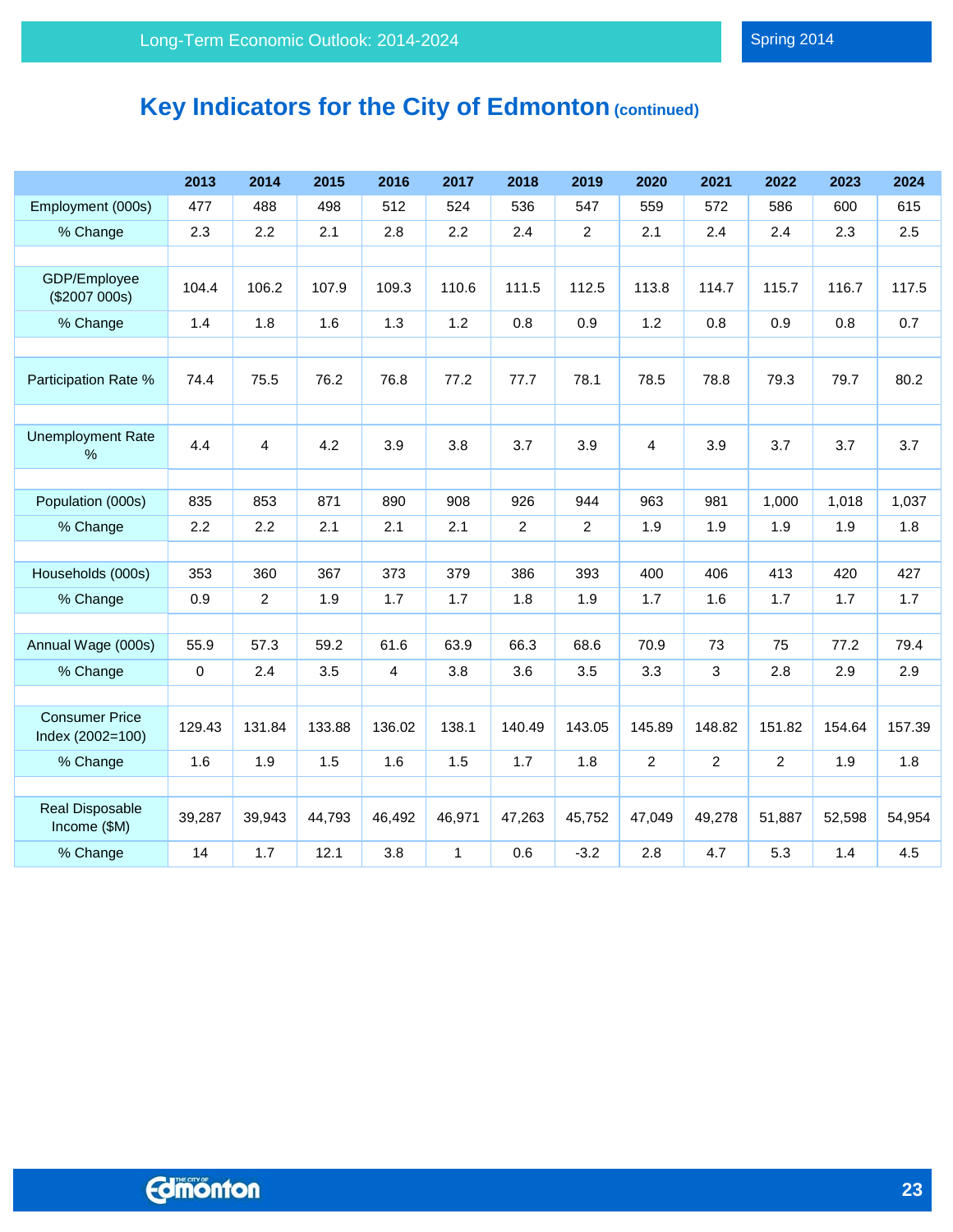# <span id="page-24-0"></span>**7.0 Appendix 2 – Key Indicators for the Edmonton CMA**

|                                           | 2013           | 2014   | 2015           | 2016         | 2017   | 2018           | 2019           | 2020   | 2021   | 2022           | 2023    | 2024    |
|-------------------------------------------|----------------|--------|----------------|--------------|--------|----------------|----------------|--------|--------|----------------|---------|---------|
| <b>Real GDP \$2007</b><br><b>Millions</b> | 71,775         | 74,397 | 77,333         | 80,377       | 83,466 | 86,674         | 89,966         | 92,503 | 95,349 | 97,930         | 100,616 | 103,292 |
| % Change                                  | 3.7            | 3.7    | 3.9            | 3.9          | 3.8    | 3.8            | 3.8            | 2.8    | 3.1    | 2.7            | 2.7     | 2.7     |
|                                           |                |        |                |              |        |                |                |        |        |                |         |         |
| Consumer<br>Expenditures                  | 31,040         | 32,510 | 33,667         | 35,285       | 36,875 | 38,470         | 40,448         | 41,932 | 43,585 | 45,098         | 46,513  | 48,018  |
| % Change                                  | 4.3            | 4.7    | 3.6            | 4.8          | 4.5    | 4.3            | 5.1            | 3.7    | 3.9    | 3.5            | 3.1     | 3.2     |
|                                           |                |        |                |              |        |                |                |        |        |                |         |         |
| <b>Residential</b><br>Investment          | 5,715          | 5,897  | 5,863          | 5,921        | 6,034  | 6,115          | 6,192          | 6,276  | 6,412  | 6,552          | 6,644   | 6,654   |
| % Change                                  | 12.4           | 3.2    | $-0.6$         | $\mathbf{1}$ | 1.9    | 1.3            | 1.3            | 1.4    | 2.2    | 2.2            | 1.4     | 0.2     |
|                                           |                |        |                |              |        |                |                |        |        |                |         |         |
| Plant & Equipment<br>Investment           | 13,192         | 13,564 | 14,304         | 14,864       | 14,512 | 12,293         | 11,960         | 12,153 | 12,380 | 12,683         | 12,951  | 13,248  |
| % Change                                  | 2.8            | 2.8    | 5.5            | 3.9          | $-2.4$ | $-15.3$        | $-2.7$         | 1.6    | 1.9    | 2.4            | 2.1     | 2.3     |
|                                           |                |        |                |              |        |                |                |        |        |                |         |         |
| <b>Government Current</b><br>Expenditures | 14,110         | 14,676 | 15,195         | 15,686       | 16,191 | 16,698         | 17,224         | 17,765 | 18,332 | 18,912         | 19,489  | 20,050  |
| % Change                                  | 2.2            | 4      | 3.5            | 3.2          | 3.2    | 3.1            | 3.2            | 3.1    | 3.2    | 3.2            | 3.1     | 2.9     |
|                                           |                |        |                |              |        |                |                |        |        |                |         |         |
| <b>Government Capital</b><br>Expenditures | 2,441          | 2,556  | 2,606          | 2,661        | 2,719  | 2,773          | 2,829          | 2,891  | 2,954  | 3,018          | 3,072   | 3,114   |
| % Change                                  | $\overline{c}$ | 4.7    | $\overline{2}$ | 2.1          | 2.2    | $\overline{2}$ | $\overline{2}$ | 2.2    | 2.2    | 2.2            | 1.8     | 1.4     |
|                                           |                |        |                |              |        |                |                |        |        |                |         |         |
| Housing Starts 000s                       | 13.1           | 13.3   | 13.5           | 13.7         | 13.9   | 14.2           | 14.4           | 14.6   | 14.9   | 15.2           | 15.5    | 15.8    |
| % Change                                  | 1.8            | 1.7    | 1.6            | 1.6          | 1.6    | 1.6            | 1.6            | 1.8    | 2      | $\overline{2}$ | 1.9     | 1.8     |